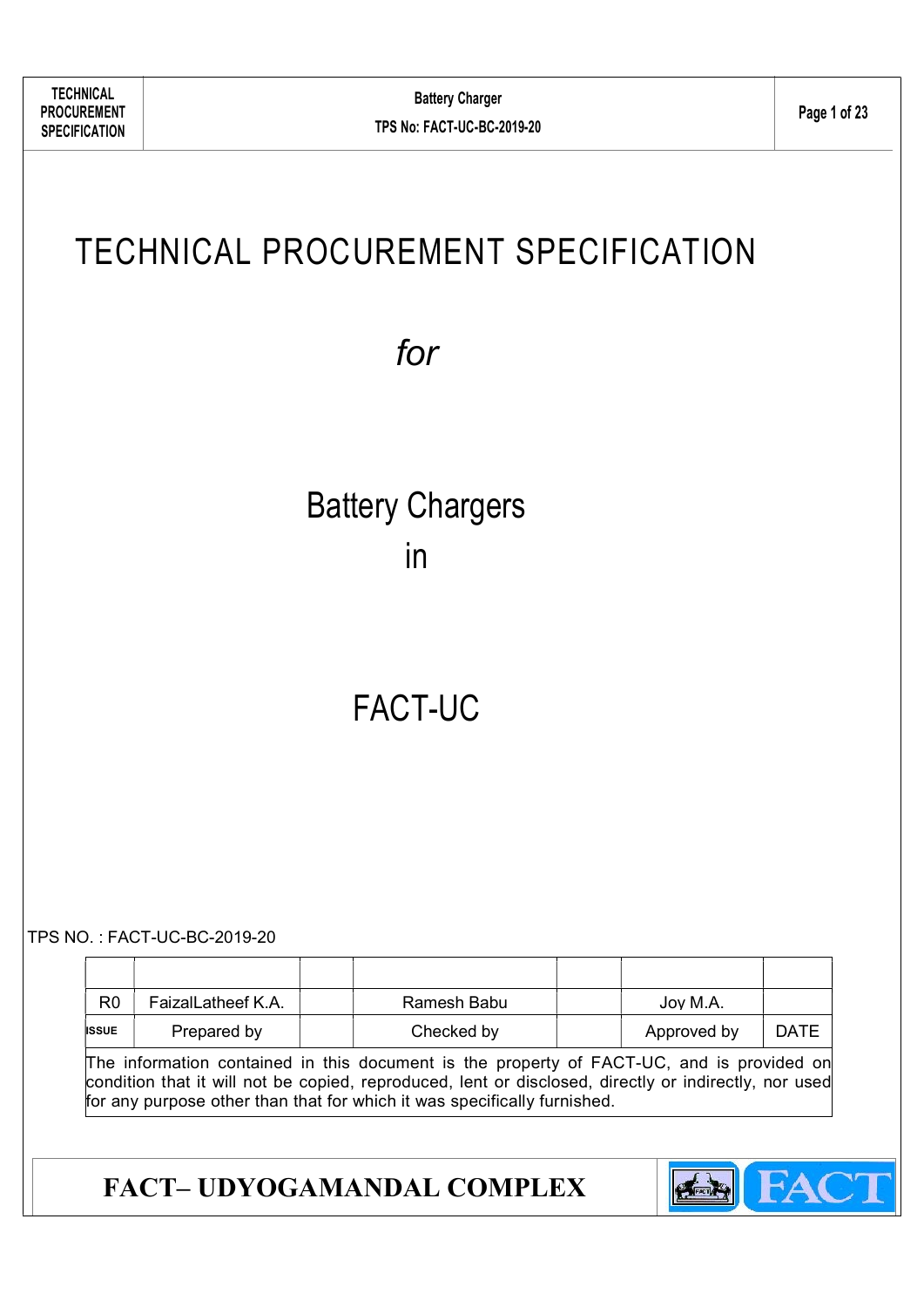#### TABLE OF CONTENTS

|             |                                             | <b>PAGE</b><br>No. |
|-------------|---------------------------------------------|--------------------|
| $\mathbf 1$ |                                             |                    |
| 2.          |                                             |                    |
| 3.          |                                             |                    |
| 4.          |                                             |                    |
| 5           |                                             |                    |
| 6           |                                             |                    |
| 7           |                                             |                    |
| 8           |                                             |                    |
| 9           |                                             |                    |
| 10          |                                             |                    |
| 11          |                                             |                    |
| 12          |                                             |                    |
| 13          |                                             |                    |
| 14          |                                             |                    |
| 15          |                                             |                    |
| 16          |                                             |                    |
| 17          |                                             |                    |
|             | <b>ANNEXURE - I: Bill of Materials</b>      | 21                 |
|             | <b>ANNEXURE - II: Price Bid Format</b>      | 22                 |
|             | <b>ANNEXURE - III: Compliance Statement</b> | 23                 |
|             |                                             |                    |

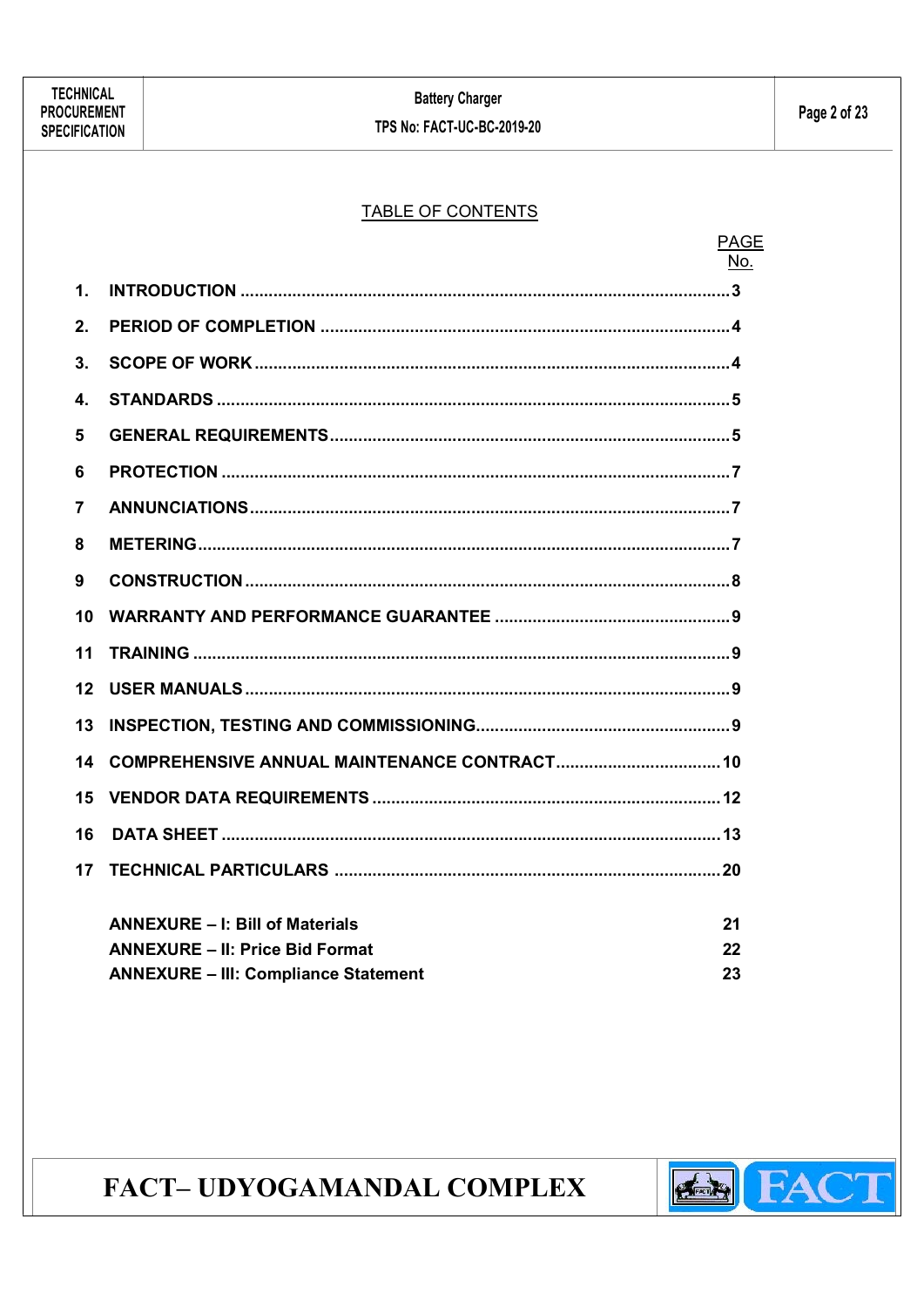#### 1. INTRODUCTION

- 1.1. This specification covers the minimum user requirements for Battery chargersfor FACT Udyogamandal Complex (FACT- UC), Kochi, Kerala consisting of Petrochemical Plants andFertilizerPlants.
- 1.2. The Fertilizers And Chemicals Travancore (FACT) is a Government of India Enterprise engaged in Manufacture of Fertilizer, Chemical & Petrochemical products, Engineering consultancy and Engineering fabrication. FACT-Udyogamandal Complex (FACT-UC) is a division of FACT located at Udyogamandal, Kochi, Kerala that manufactures intermediates and products like Sulphuric acid, Ammonia, Ammonium Phosphate, Ammonium Sulphate, Caprolactam etc.
- 1.3. Vendor's scope shall include design, manufacturing, testing, supply, commissioningand training of the Battery charger, as further described in sections that follow.
- 1.4. The project is intended to commissionthree numbers of Battery Chargers in Petrochemical Plant Main Control Room, Fertilizer Plants 11kV Substation and Telephone Exchange of FACT respectively.
- 1.5. Bidder who quotes against this enquiry shall meet the Pre-Qualification Criteria as mentioned in the enquiry. Offers from Bidders who do not meet the PQ criteria will not be considered for evaluation.
- 1.6. Bidder may visit the plant before quoting and get all required information regarding location, site conditions and existing facilities.
- 1.7. Workmanship shall be of highest quality and the entire construction shall be in accordance with the best modern engineering practices.
- 1.8. Technical bid and price bid shall be submitted separately, as specified in the enquiry. An unpriced copy of the price bid shall be attached with the technical bid for evaluation.
- 1.9. Only offers that comply with the requirements as specified in the bid documents and specification shall be considered for further evaluation. If the vendor however finds some deviation unavoidable, such deviations shall be clearly mentioned in the compliance and deviation statement in the specified format (Annexure III) with proper justification. The purchaser reservesthe right to reject or accept the offer with such deviations.

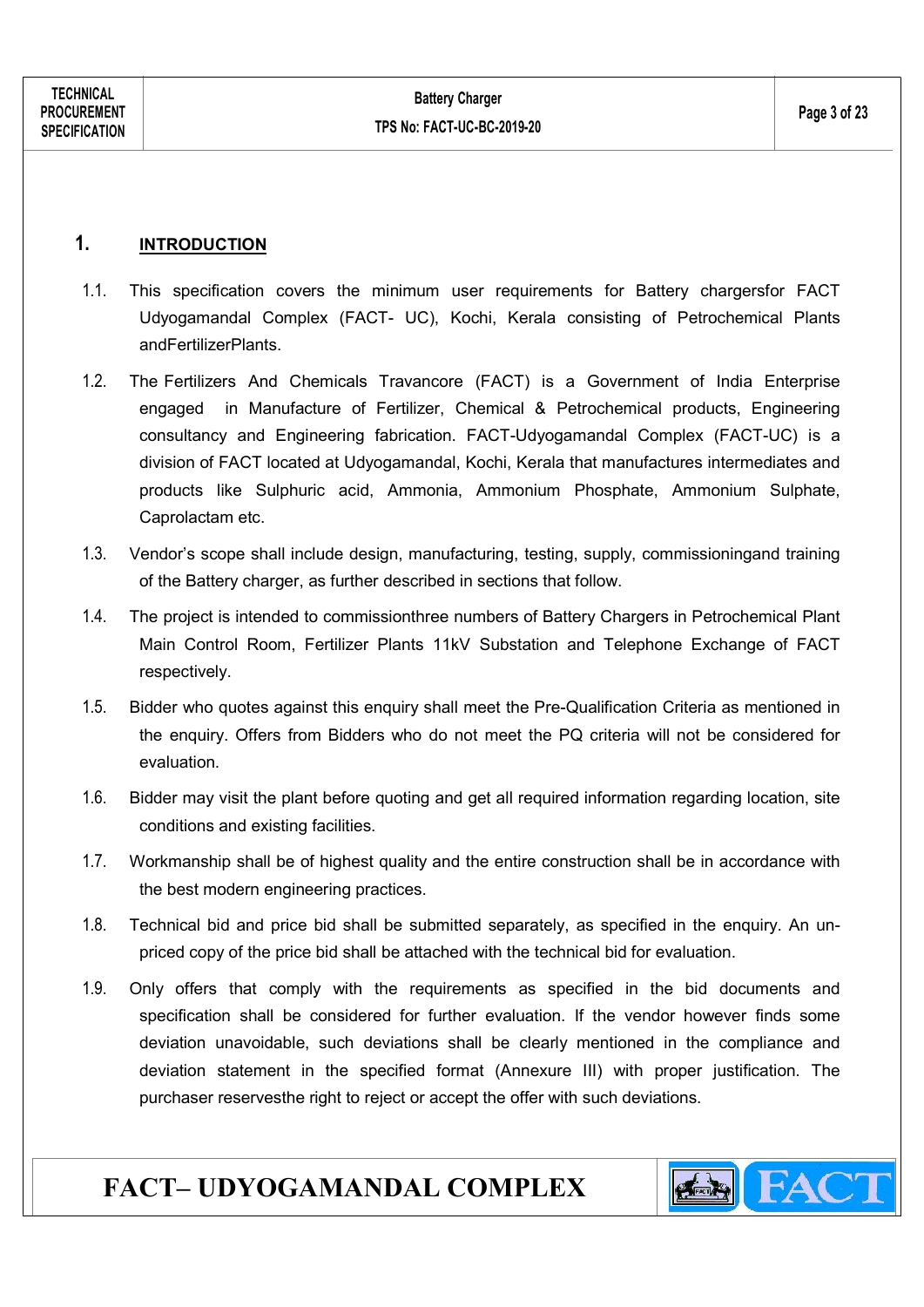#### 2. PERIOD OF COMPLETION

2.1. The vendor shall complete the supply of chargerswithin a period of 10 weeks from date of drawing approval.The drawings for approval shall be submitted within 10 days from the date of LOI/PO.Comments/Approval on drawings will be given by purchaser within 10 days from the submission of drawings. Revised final drawings for final approval, after incorporating the all comments/changes from Purchaser, if any, shall be submitted within 10 days from the date of receipt of comments.Time is of the essence of this contract. The vendor shall complete the supply of the charger within the time specified above.

#### 3. SCOPE OF WORK

- 3.1. Bidder's scope includes, but not limited to supply of Battery chargeras described in this specification.
- 3.2. The chargers are intended to get commissioned in Petrochemical Plants Main Control Room, Fertilizer Plants 11kV Substation and Udyogamandal Complex Telephone Exchange.
- 3.3. The Vendor's scope includes design, manufacturing, factory acceptance test,supply, site acceptance tests, commissioning and training of the complete system, meeting the Technical Procurement Specification.
- 3.4. Laying, glanding and termination of all the cables are under purchaser's scope.
- 3.5. All required supporting frames, mounting brackets, clamps, lugs, glands,hardwares and all accessories for erection shall be supplied by purchaser.
- 3.6. Transportation of the items from FACT Udyogamandal stores to the site shall be done by purchaser.
- 3.7. Erection and installation of panels and battery banks shall be done by the purchaser.Testing and Commissioning assistance is under vendor's scope.Dismantling of existing chargers and battery banks are under purchaser's scope.
- 3.8. Buyback of old battery banks for chargers cited at Fertilizer Plants 11kV Substation and Udyogamandal Complex Telephone Exchange are to be included in bid. Payment for commissioning assistance shall be released only after taking back the old battery bank under buyback scheme, to supplier's premises/disposal yard as per standards.

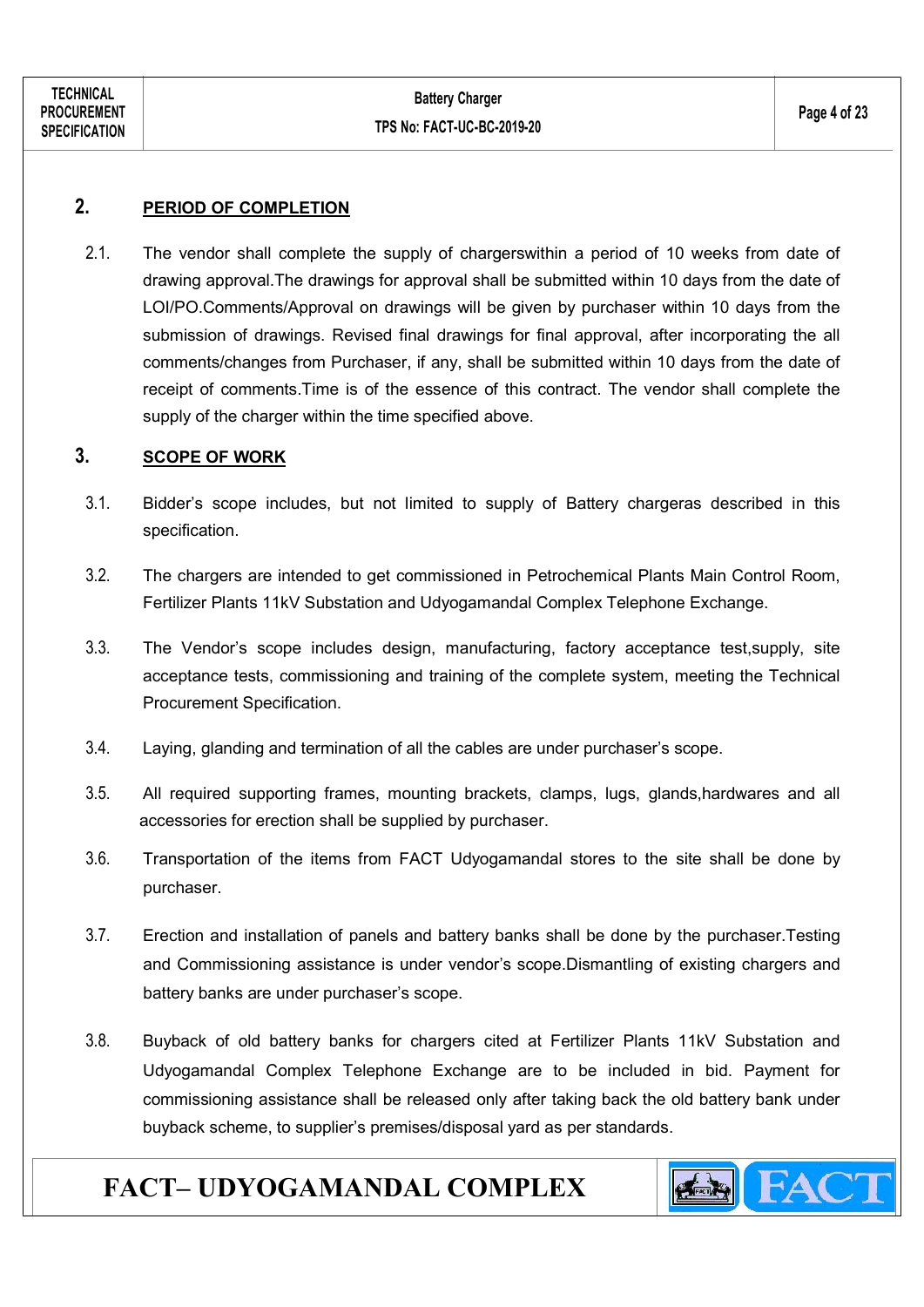#### 4. STANDARDS

- 4.1 The design, selection of equipment, testing and commissioning of the chargersand all connected accessories shall confirm to the latest Indian/International Standards/codes.
- 4.2 The codes and standards applicable shall be the latest revisions as on the date of placement of order and shall be referred to and complied with, in their entirety.

#### 5 GENERAL REQUIREMENTS

- 5.1 The battery chargers are very critical by way that shutdown of these equipment results in heavy financial losses apart from the safety aspects of personnel and other equipment. Hence the equipment offered shall be of proven design and shall maintain very high standards with respect to reliability and quality of power output.
- 5.2 The float and boost charging circuits shall be complete with required transformers, solid state devices, control cards, voltage / current controllers, suitably rated control switches and HRC fuses, contactors, necessary ammeters, voltmeters, indicating lamps, alarms, relays, etc. for the efficient operation of the charger, as per manufacturer's standard practice.
- 5.3 The following isolation provisions shall be provided as the minimum requirement:
	- Incoming power supply
	- Battery
	- Load
	- Control circuit
- 5.4 The battery charger shall have two separate float cum boost charger circuits which are parallel redundant to feed the loads and charge battery bank in both float and boost mode (Details of batteries attached in data sheet).
- 5.5 During boost charging mode the load voltage is to be maintained within limits as mentioned in data sheet, by utilizing either tap cell voltage arrangement at the battery side OR by adopting suitable technology in chargers as permanufacturer's standard practice. Adequate number of rated dropper diodes in required steps shall be provided in the load circuit as per requirement. However, during boost charging the voltage across the load bus shall not exceed 5% above the rated output voltage unless otherwise specified in data sheet.

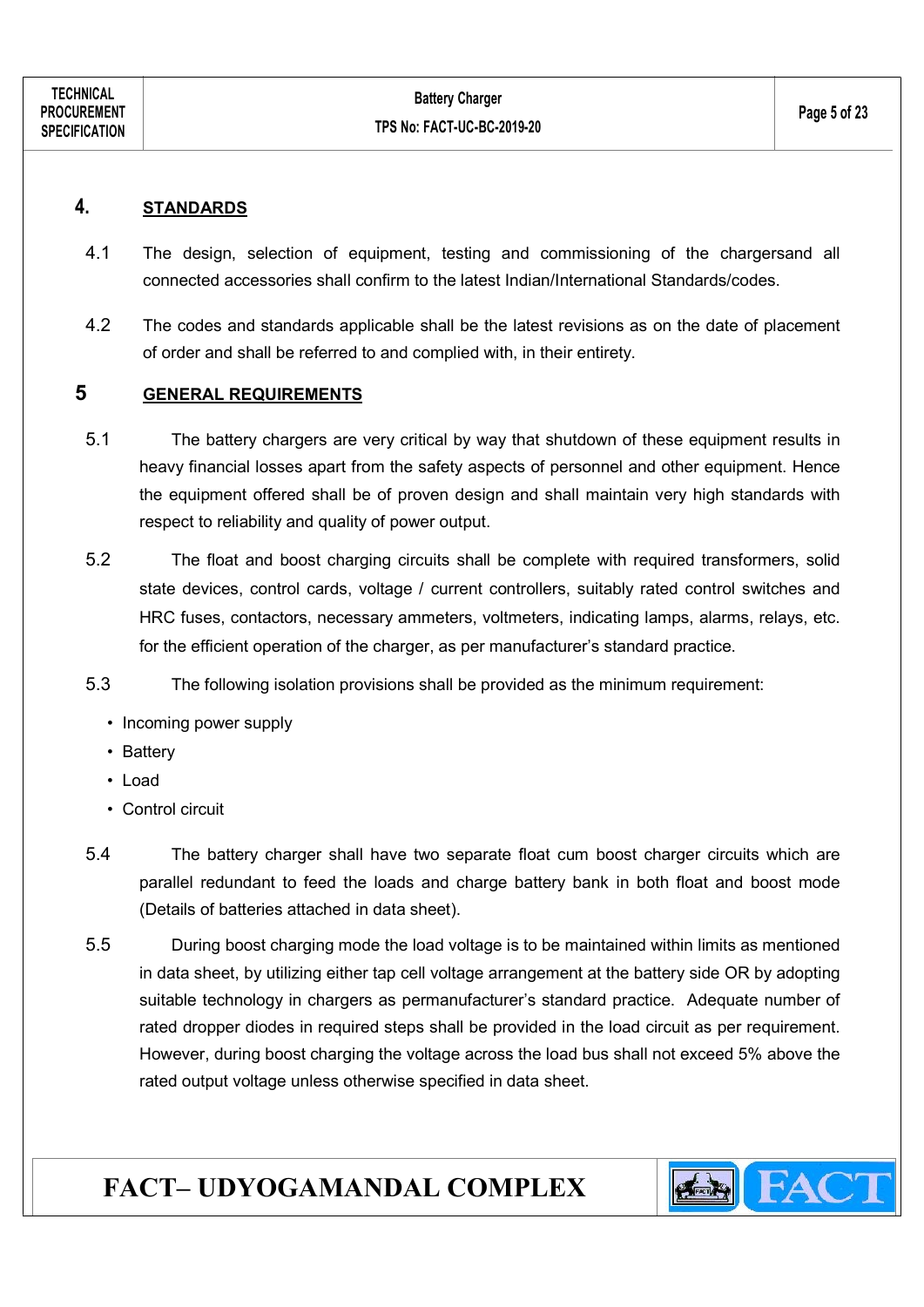- 5.6 An Auto/Manual selection feature shall be provided (float and boost) for change over to manual operation of the charger in the case of failure of Auto operation.
- 5.7 The AC input voltage and DC output voltage rating of the battery charger shall be as specified in the data sheet.
- 5.8 When power supply AC mains is ON, the maximum permissible momentary voltage variation across the load bus , for step load changes like motor starting , energisation of breaker closing solenoids, etc. shall be within  $\pm$  10%, unless otherwise specified in the data sheet.
- 5.9 Soft start feature shall be provided in the charger so that when the charger is switched ON, the output voltage shall increase gradually from zero to final value without any voltage over shoot.
- 5.10 There should not be a failure of DC supply at load bus in the event of mains failure during boost charging or float charging.
- 5.11 The float and boost charger circuit shall be suitable for floating various types of batteries such as lead-acid, nickel cadmium etc, while supplying the continuous load current specified in the data sheet. Facility shall be provided for minor adjustment of float voltage to regulate the trickle charging current and / or compensate line drop voltage.
- 5.12 The boost charger circuit shall be suitable for charging the battery at the maximum charging current allowable for the battery (details mentioned in data sheet). The boost charger shall have facility to charge at constant current and / or at constant voltage.
- 5.13 If specified in the data sheet, the battery charger shall have both Auto and Manual modes. In the Auto mode the solid-state circuits provided shall sense the demand for more charging current persisting beyond a preset time and the charging operation shall go automatically to boost mode. Automatic changeover from boostcharging mode to float mode shall be as per standard manufacturer's practice.
- 5.14 Chargers for Petro-Main Control room does not require battery bank. Chargers intended for Fertilizer Plants 11kV Substation and Udyogamandal Complex Telephone Exchange shall be supplied along withVRLA battery bank with buyback facility for existing banks (refer data sheet for details). Existing battery for Telephone Exchange is of 165 AH Ni-Cad type and is to be replaced with suitably rated VRLA and the offered charger shall be compactable to the VRLA bank.

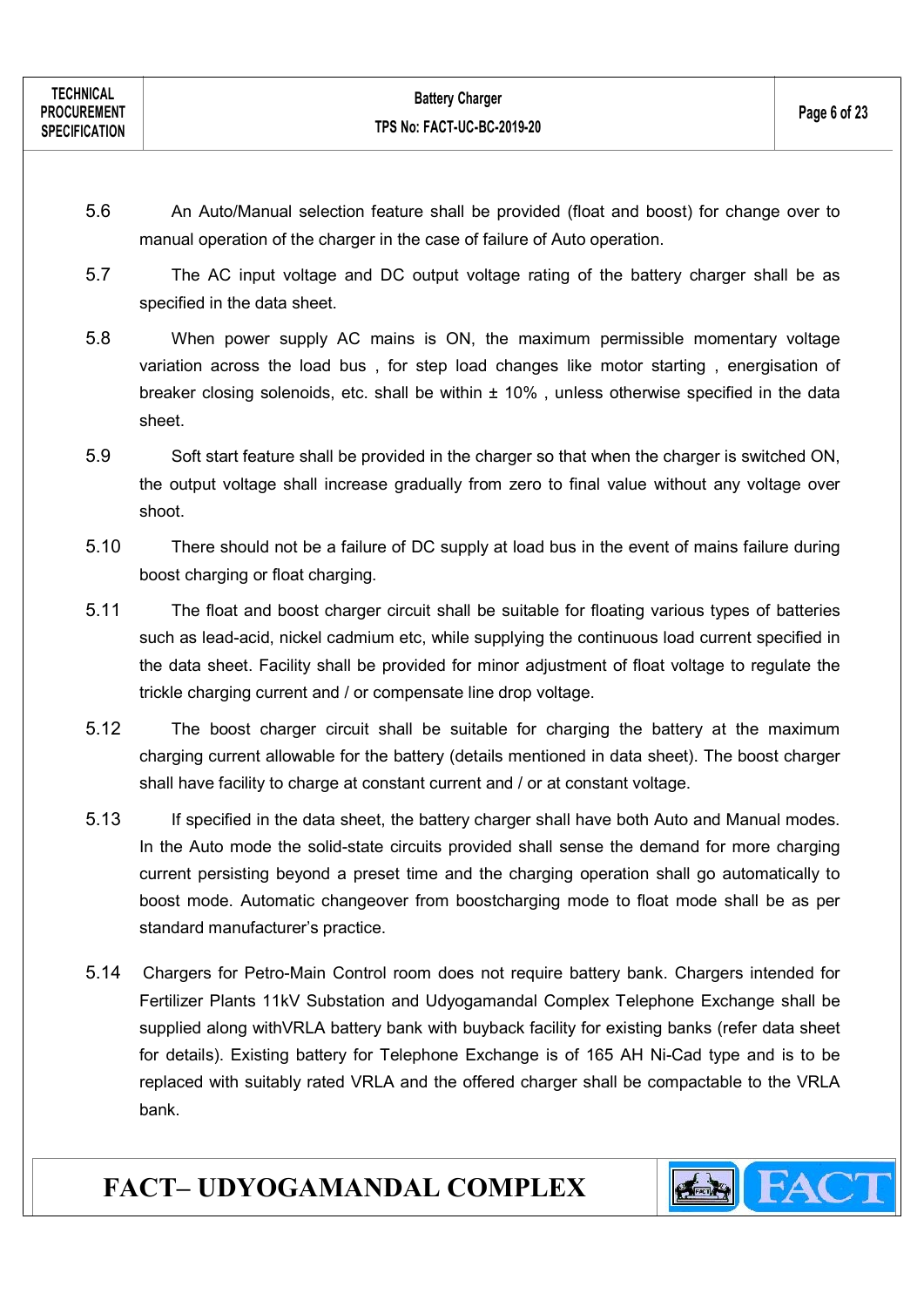#### 6 PROTECTION

- 6.1 The components shall be selected to provide sufficient voltage capability and ample current carrying capacity to furnish a reasonable margin for handling over currents and voltage variations and to limit temperature rise of components to safe values.
- 6.2 Transient suppressing circuits and high speed fuses shall be used to protect the semiconductor devices.
- 6.3 All semiconductor circuits shall be protected using fuse or breaker so as to prevent cascade or sequential semiconductor failures.
- 6.4 The battery charger shall have all the necessary built in protections such as those against input over/ under voltages, phase failures, over load, output over / under voltages, battery over / under voltages, surges, short circuits, earth faults, etc.
- 6.5 The battery shall be given separate MCCB/suitable protection.
- 6.6 Air break switches / circuit breakers of adequate rating and suitable number of poles shall be provided to fully isolate the charger from supply mains, battery and load. The isolation contacts shall ensure least contact resistance while in service.

#### 7 ANNUNCIATIONS

- 7.1 Repetitive type visual and audible alarm shall be provided for various conditions of the Battery charger system as per manufacturer's design philosophy.
- 7.2 Potential free contacts shall be provided for initiating common alarm for any charger fault, at remote location. For this, necessary contacts shall be wired up to the terminal block in the charger panels.

#### 8 METERING

- 8.1 Provision for displaying the following parameters shall be available:
	- a. Charging current during float operation

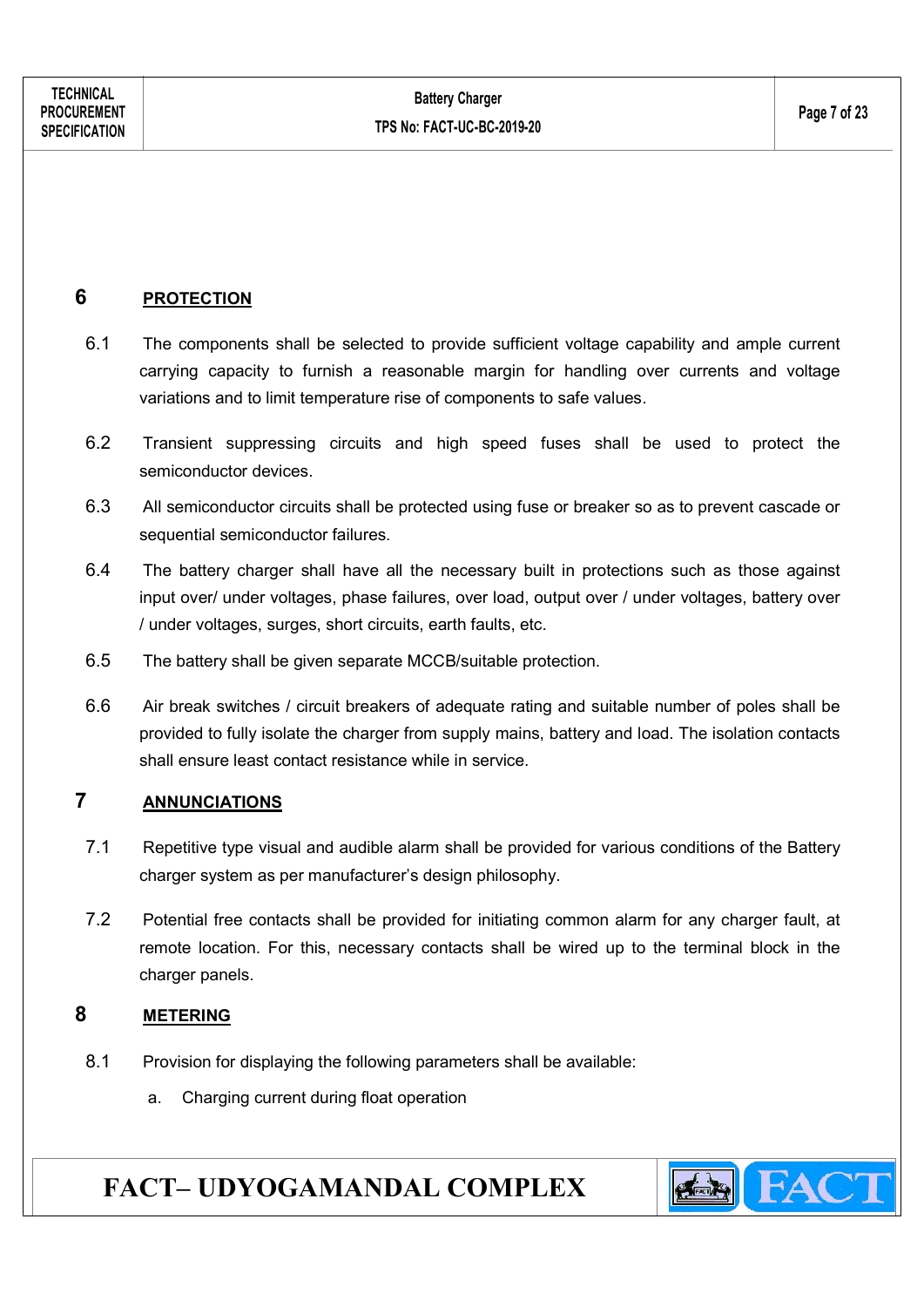- b. Boost charging current
- c. Load current
- d. Battery discharge current
- e. Charger DC output voltages
- f. Battery voltage
- g. Voltage across the tap from battery, if any
- h. Voltage across the DC load bus

#### 9 CONSTRUCTION

- 9.1 The main transformers, charging circuits, DC outlets, switches, fuses, contactors, relays, hooters and all other accessories of each charger shall be accommodated in a self-contained, self-standing, floor mounted, damp and vermin proof, sheet steel cubicle of folded construction.
- 9.2 The enclosure and protection of the cubicles shall be as specified in the data sheet. Special requirements applicable if any on cubicle dimensions shall be furnished in the data sheet.
- 9.3 The cubicles shall have hinged doors with locking facility. All doors and removable covers shall be gasketed all round with non-aging rubber/ neoprene gaskets.
- 9.4 All controls and indicating instruments shall be flush mounted on the front side and shall be arranged so as to give a neat appearance. Labels shall be provided for designating each component mounted on the panel.
- 9.5 All components shall be mounted with ample clearance in between them for convenience of operation, inspection and maintenance.
- 9.6 Cubicles shall be provided with necessary internal panel lamps
- 9.7 The cubicles shall be designed, suitable for the maximum ambient temperature specified in the data sheet.
- 9.8 The cubicles shall be complete with inter connecting cables, wires etc.
- 9.9 Cable entry shall be from top / bottom for each unit with removable gland plate as specified in the data sheet. Cable sizes shall be indicated in the data sheet. Suitable terminal assembly to be provided for termination of power cables.
- 9.10 Necessary nameplates giving relevant particulars of the equipment shall be provided

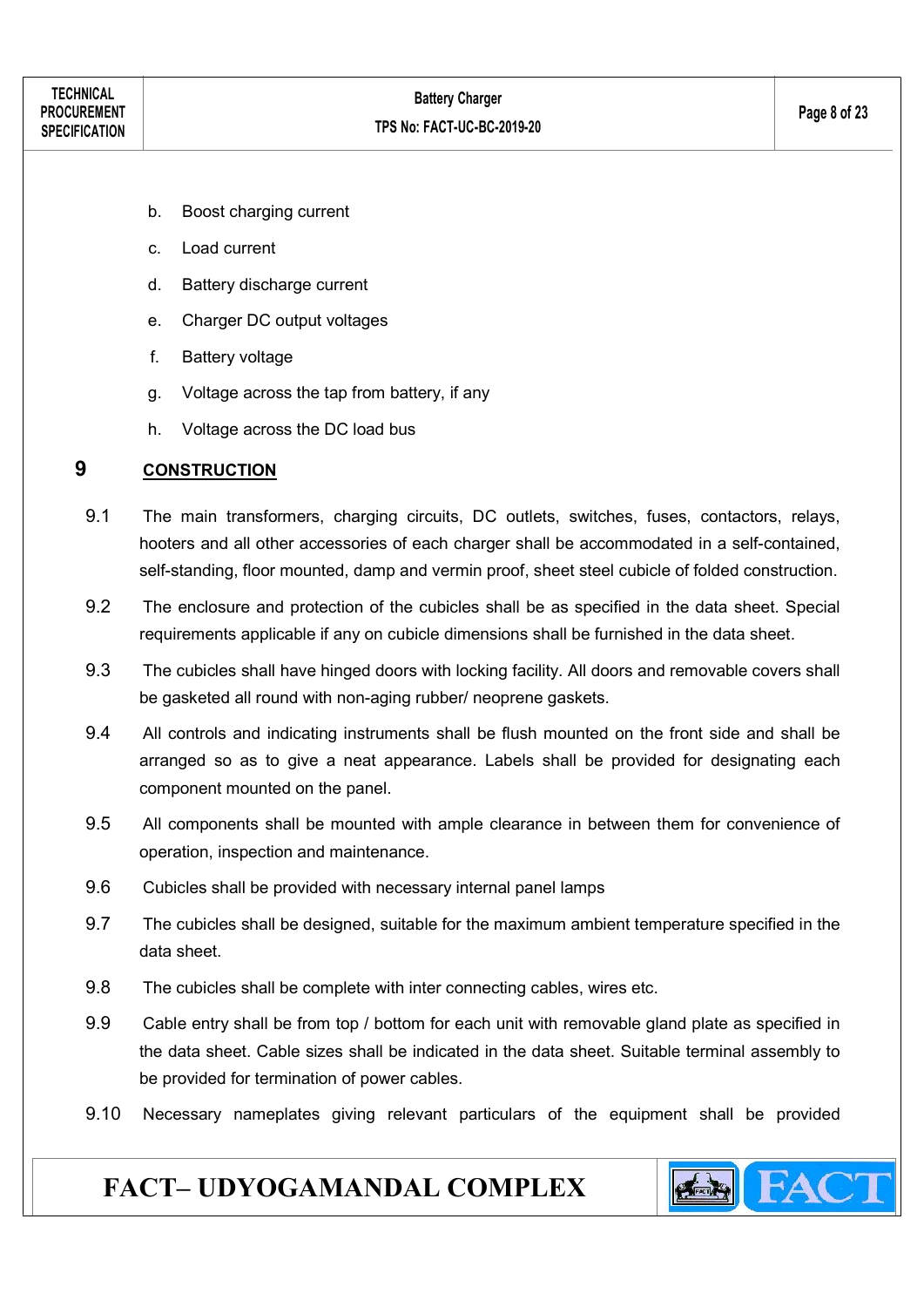onindividual equipment / component.

- 9.11 The paint shall be as per RAL 7032.
- 9.12 Facility for handling the equipment at site, such as lifting lugs, shall be provided.

#### 10 WARRANTY AND PERFORMANCE GUARANTEE

- 10.1 The Bidder shall provide full warranty covering all hardware for a period of 12 months from the date of commissioning of the system or 18 months from the date of supply, whichever is earlier. The warranty shall also cover all bought-out items by the Bidder including battery bank, for the period mentioned.
- 10.2 Bidder shall have full defect liability during the warranty period. It shall be obligatory on the part of Bidder to modify / replace any hardware, free of cost, in case defect/ shortcoming/ malfunction are noticed during the warranty period.
- 10.3 The supplier shall provide a performance guarantee for the system including software as per the specification and the terms and conditions of the purchase order, and shall be released only after successful completion of the warranty and AMC period.

#### 11 TRAINING

11.1 Training shall be provided at site free of cost for the purchasers' engineers and technicians.

#### 12 USER MANUALS

- 12.1 Detailed technical catalogues for all componentsshall be supplied along with technical bid.
- 12.2 Three hard copies and a soft copy of Operation and Maintenance Manual with diagrams shall be supplied as per Vendor Data Requirements (Clause 16).

#### 13 INSPECTION, TESTING AND COMMISSIONING

- 13.1 Testing and commissioning of the charger panels are under the scope of the supplier.Necessary labor assistance shall be provided by purchaser.
- 13.2 The bidder shall arrange a Pre-Dispatch Inspection which is to be carried out at bidder's test facility witnessed by the purchaser, for functionality of the system excluding battery bank.

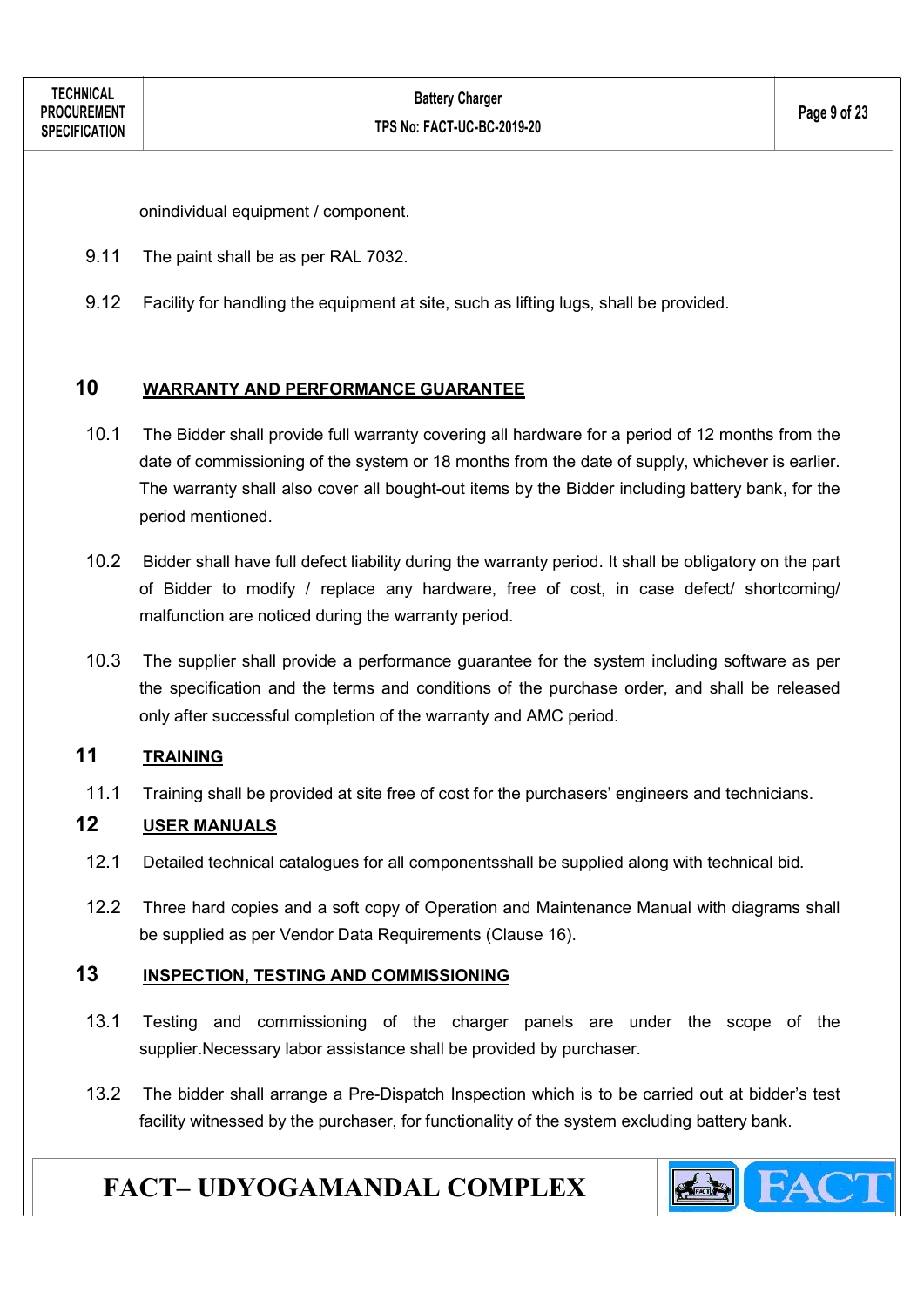- 13.3 Tests for PDI shall be as per suppliers approved testing plan.
- 13.4 The Bidder shall verify the full operational functionality of the system by performing a site acceptance test (SAT) after installation of all equipment. Initial charging/discharging cycle of battery at sufficient load is also included in the scope of SAT. Vendor shall arrange assistance of battery OEM, if required, during SAT for supervision of commissioning and testing Charging/discharging parameter log sheets to be submitted as per manufacturer's standard practice. SAT shall be carried out before acceptance and handing over of the system. The system shall be considered for acceptance only if its performance complies with the Technical requirements as per TPS.

#### 14 COMPREHENSIVE ANNUAL MAINTENANCE CONTRACT

- 14.1 The bidder shall quote for comprehensive AMC of the three chargersfor a period of three years effective from the expiry of warranty/ guarantee period. Replacement/repair of any hardware required during the AMC period shall be under the scope of vendor. The AMC shall include upkeep/renewal/up gradation as applicable. The AMC shall be comprehensive, that is, including supply of all spares and service. The work order for AMC will be awarded separately for three years after warranty/guarantee period.
- 14.2 The AMC shall be for the entire system including bought out items, except battery bank.
- 14.3 The AMC rates quoted shall be valid and firm for the entire three year period of CAMC.
- 14.4 Payment against CAMC services shall be made on quarterly basis, after successful completion of the quarterly service of all the three chargers and submission of invoice and certification by Engineer in- Charge.
- 14.5 The AMC shall include the following:
	- [i] Technical support round the clock over telephone, e-mails etc. to facilitate the first level maintenance by engineers/technicians of the purchaser.
	- [ii] Service engineer shall attend the system failure/fault within 24 hours of receipt of service call from the purchaser.
	- [iii] The vendor shall make quarterly preventive maintenance visits at an interval of three months for the preventive checking of the system, and ensure
		- a) Healthiness of the system.
		- b) Removal of faults seen during the PM.

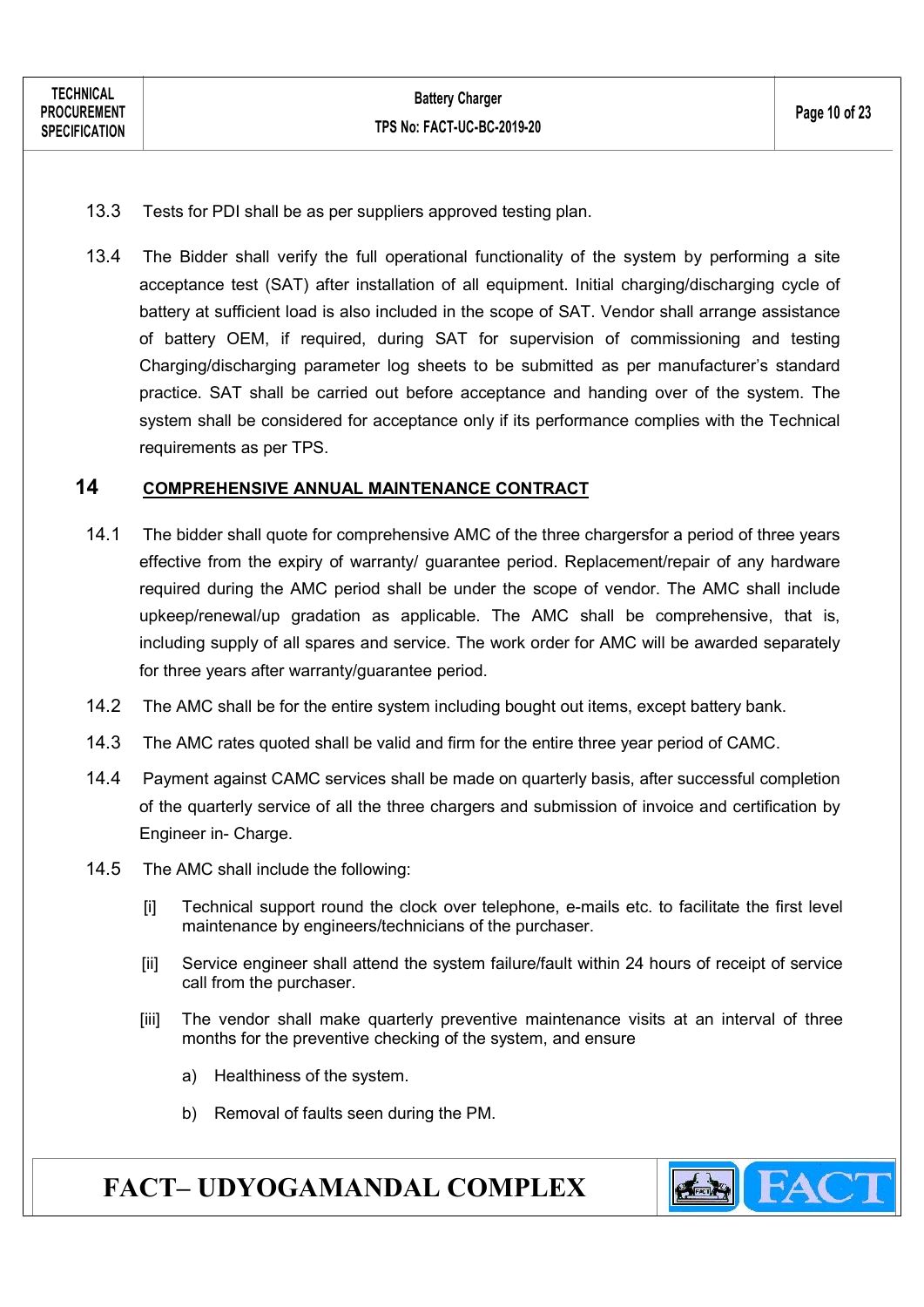- c) Routine maintenance activities.
- [iv] The preventive maintenance checks shall be carried out online without the shut downs of the system.
- [v] The vendor shall restore the defective system within 72 hrs, counting from the intimation of the fault. If the total system is down for more than 72 hours due to reasons attributable to the vendor, 0.5% of the AMC charges will be recovered for each such occurrence(multiples of 72 hours). There is no limit allowed for the number of breakdown calls.
- [vi] Vendor shall ensure sufficient stock of all required spares ready at disposal, including the bought out items to facilitate fast recovery of the fault.
- [vii] The faulty/damaged parts and components, which have been replaced during the maintenance, will be the absolute property of the Contractor.
- [viii] The vendor shall employ personnel having valid Police Clearance Certificate and registered with either ESI/PF or having workmen compensation coverage, for the assigned work, to meet all the statutes.
- [ix] The rates quoted for AMC shall also be included for bid evaluation.

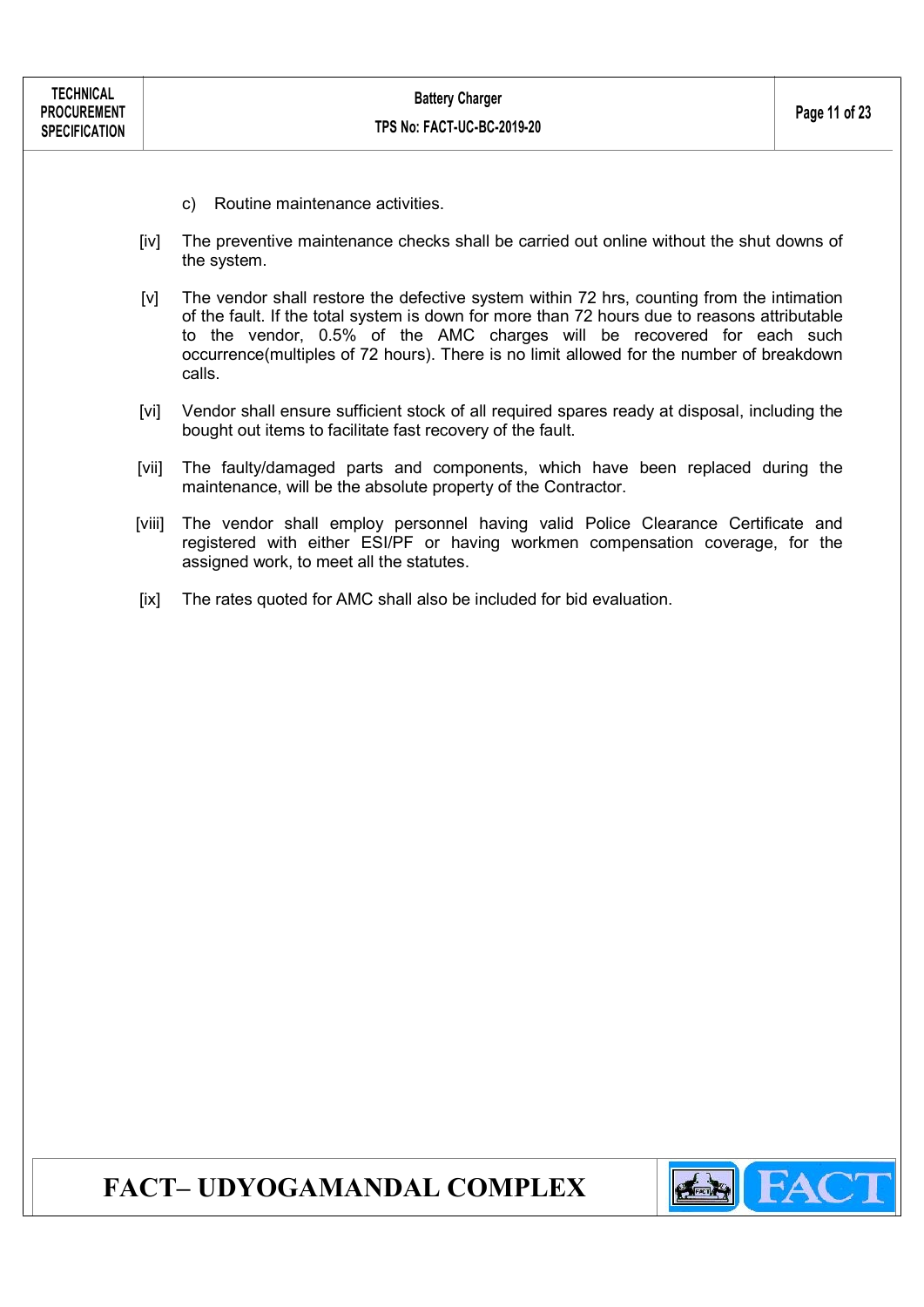#### 15 **VENDOR DATA REQUIREMENTS**

| SI.            |                                                                           | With offer      |                         |                 | After LOI/PO              |                 | Final                   |  |
|----------------|---------------------------------------------------------------------------|-----------------|-------------------------|-----------------|---------------------------|-----------------|-------------------------|--|
| No.            | Description                                                               | No.of<br>copies | Date                    | No.of<br>copies | Date                      | No.of<br>copies | Date                    |  |
| $\mathbf 1$    | Duly signed Technical<br><b>Procurement Specification</b><br>Document     | 1               | With<br>tech bid        |                 |                           |                 |                         |  |
| 2              | Duly filled-in , signed and stamped<br><b>Technical Particulars</b>       | $\mathbf{1}$    | With<br>tech bid        |                 |                           |                 |                         |  |
| 3              | Charger sizing calculation                                                |                 |                         | 1               | 10 days<br>from<br>LOI/PO |                 |                         |  |
| 4              | Schematic/block drawing                                                   | $\mathbf{1}$    | With<br>tech bid        | 1               | 10 days<br>from<br>LOI/PO | S               | Along with<br>Panel     |  |
| 5              | Manufacturer's QAP                                                        | 1               | <b>With</b><br>tech bid |                 |                           |                 |                         |  |
| 6              | GA diagram of chargers and<br>battery banks                               |                 |                         | $\mathbf{1}$    | 10 days<br>from<br>LOI/PO | $1P + S$        | Along with<br>Panel     |  |
| $\overline{7}$ | Wiring Diagrams, Terminal wiring<br>Diagrams.                             |                 |                         | $\mathbf{1}$    | 10 days<br>from<br>LOI/PO | S               | Along with<br>Panel     |  |
| 8              | Schedule of materials /<br>components, with quantity, type,<br>make, etc. |                 |                         | 1               | 10 days<br>from<br>LOI/PO | S               | Along with<br>Panel     |  |
| 9              | Technical literature, pamphlets<br>and brochures relating                 | $\mathbf 1$     | With<br>tech<br>bid     |                 |                           | S               | Along<br>with<br>supply |  |
| 10             | Operation, Maintenance and<br>installation manuals                        |                 |                         |                 |                           | $3P + S$        | Along<br>with<br>Panel  |  |
| 11             | Duly filled and signed<br>Compliance statement as per<br>format attached  | $\mathbf{1}$    | With<br>tech<br>bid     |                 |                           |                 |                         |  |
| 12             | Unpriced copy of price bid                                                | $\overline{2}$  | With<br>tech<br>bid     |                 |                           |                 |                         |  |

#### P: Printouts

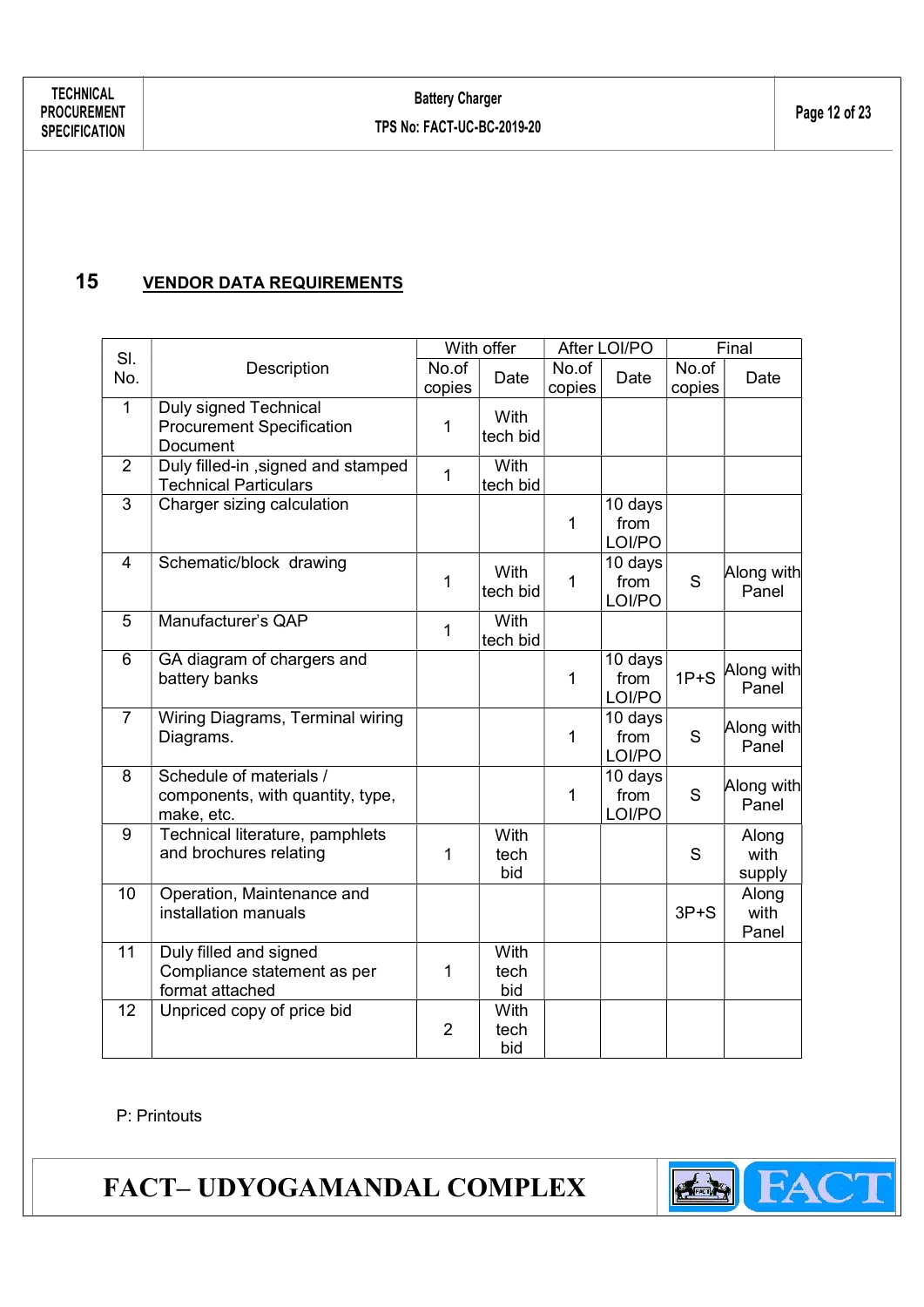S:Softcopy

#### 16 DATA SHEET

| А              | 110V Battery Charger for Petro Main Control room<br>(Data Sheet No: FACT-UC-BC-DS-2019-20-001) |                                                                                                                                                                                     |  |  |  |
|----------------|------------------------------------------------------------------------------------------------|-------------------------------------------------------------------------------------------------------------------------------------------------------------------------------------|--|--|--|
| $\overline{1}$ | <b>General</b>                                                                                 |                                                                                                                                                                                     |  |  |  |
| 1.1            | No. of charger units required                                                                  | One set consisting of float cum Boost charger,<br>standby float cum boost charger                                                                                                   |  |  |  |
| 1.2            | Rated DC load bus voltage                                                                      | 110V                                                                                                                                                                                |  |  |  |
| 1.3            | Minimum DC Current Capacity                                                                    | 252Aminimum (maximum current capacity of<br>offered charger to be fixed by vendor as per<br>design requirement to match existing charger<br>mentioned in Cl.A.3.9 and A.2)          |  |  |  |
| 1.4            | Type of load                                                                                   | DC load requirements of interlock relays for<br>instrumentation, annunciations etc                                                                                                  |  |  |  |
| 1.5            | AC mains- supply voltage and<br>frequency                                                      | 415 V +/- 10 % and 50 Hz+/- 2.5%                                                                                                                                                    |  |  |  |
| 1.6            | AC mains- number of wires                                                                      | Four                                                                                                                                                                                |  |  |  |
| 1.7            | <b>Fault level</b>                                                                             | <b>35 MVA</b>                                                                                                                                                                       |  |  |  |
| 1.8            | Location of battery and battery<br>charger                                                     | Inside Petrochemical Plants Main Control<br>Room (charger and battery in adjacent rooms)                                                                                            |  |  |  |
| 1.9            | New Battery bank required (Yes/No)                                                             | No                                                                                                                                                                                  |  |  |  |
| 1.10           | Ambient temperature                                                                            |                                                                                                                                                                                     |  |  |  |
|                | a) Maximum                                                                                     | $40^{\circ}$ C                                                                                                                                                                      |  |  |  |
|                | b) Minimum                                                                                     | 19.2° C                                                                                                                                                                             |  |  |  |
| $\overline{2}$ | <b>Details of existing Battery</b>                                                             |                                                                                                                                                                                     |  |  |  |
| 2.1            | Type of Battery                                                                                | <b>Lead Acid</b>                                                                                                                                                                    |  |  |  |
| 2.2            | Make / model                                                                                   | Exide / 7TBS 800                                                                                                                                                                    |  |  |  |
| 2.3            | Capacity                                                                                       | 800 AH                                                                                                                                                                              |  |  |  |
| 2.4            | No. of cells                                                                                   | 55                                                                                                                                                                                  |  |  |  |
| 2.5            | Voltage                                                                                        | 110V (2V/cell)                                                                                                                                                                      |  |  |  |
| 2.6            | Tap cell connection                                                                            | Available                                                                                                                                                                           |  |  |  |
| 2.7            | <b>Float Voltage</b>                                                                           | 2.25V/cell                                                                                                                                                                          |  |  |  |
| 2.8            | Boost voltage                                                                                  | 2.75V/cell                                                                                                                                                                          |  |  |  |
| 3              | <b>Battery Charger</b>                                                                         |                                                                                                                                                                                     |  |  |  |
| 3.1            | Charging facilities required                                                                   | Float<br>boost<br>charger<br>with<br>parallel<br>cum<br>redundant float cum boost charger. Ratings to<br>match the existing charger (details mentioned<br>in A.3.9.4 of data sheet) |  |  |  |

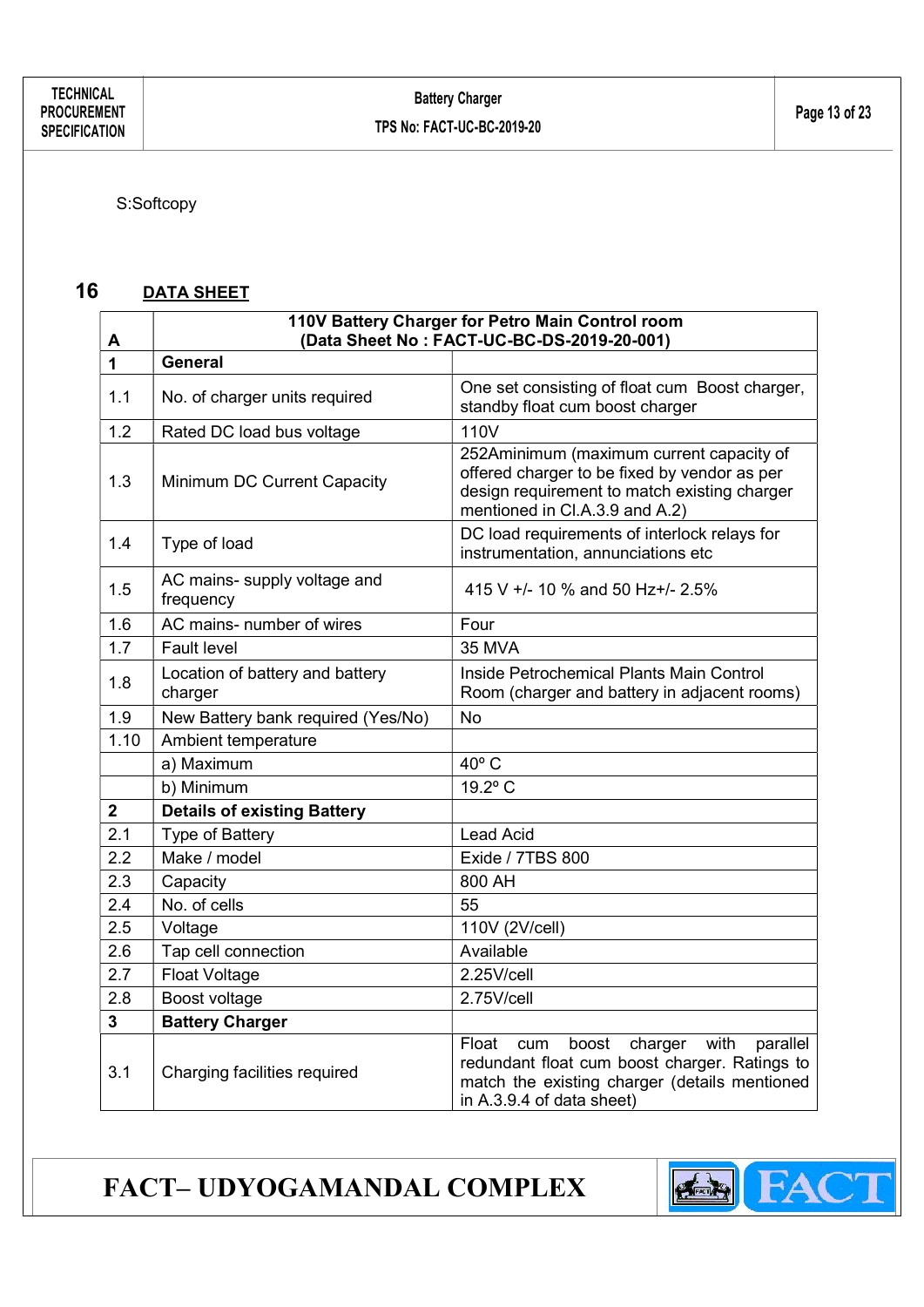#### Battery Charger Examely Unit of 23<br>TPS No: FACT-UC-BC-2019-20

| 3.2   | Special requirements if any on load<br>voltage variation        | During float charging DC output voltage across<br>load bus shall be maintained within +5% & -<br>7.5% of 110V for all loads with input 415V +/-<br>10%, 50Hz +/- 2.5%                            |  |
|-------|-----------------------------------------------------------------|--------------------------------------------------------------------------------------------------------------------------------------------------------------------------------------------------|--|
| 3.3   | Whether soft start circuit is required?                         | Yes                                                                                                                                                                                              |  |
| 3.4   | Whether auto / Manual selection<br>required for boost charger?  | Yes                                                                                                                                                                                              |  |
| 3.5   | Whether facility to adjust / set the<br>current limit required? | Yes                                                                                                                                                                                              |  |
| 3.6   | <b>DCDB</b>                                                     | Not required.<br>Rating of DC Load Output Breaker: 300A                                                                                                                                          |  |
| 3.7   | Audio / visual annunciation facilities<br>required              | Required for mains ON, float ON, boost ON,<br>mains over/under voltage, phase failure,<br>battery under voltage, DC bus over/under<br>voltage, overload, earth leakage, AC mains<br>failure etc. |  |
| 3.8   | Provision for remote annunciation                               | Minimum<br>potential free contact<br>one<br>for<br>common alarm                                                                                                                                  |  |
| 3.9   | Name plate details of existing<br>charger                       |                                                                                                                                                                                                  |  |
| 3.9.1 | Make                                                            | Unielec Battery Charger                                                                                                                                                                          |  |
| 3.9.2 | C3P-C3C-110/252, C3P-110/252<br><b>Type</b>                     |                                                                                                                                                                                                  |  |
| 3.9.3 | SI <sub>No.</sub>                                               | FC-2478/88                                                                                                                                                                                       |  |
| 3.9.4 | DC Output                                                       | Float cum boost: 145.75V / 252 A<br>Float: 118.25V / 252 A<br>Note : 10% extra allowance in voltage control<br>for charging in boost mode to be considered<br>preferably for offered charger     |  |
| 3.9.5 | <b>AC Input</b>                                                 | 415 +/- 10%, 3 phase, 50 Hz                                                                                                                                                                      |  |
| 4     | <b>Constructional details</b>                                   |                                                                                                                                                                                                  |  |
| 4.1   | Panel Enclosure                                                 | Sheet thickness shall be 2mm for frame & 1.6<br>mm for doors & covers.                                                                                                                           |  |
| 4.2   | Degree of protection                                            | IP40(min)                                                                                                                                                                                        |  |
| 4.3   | Painting                                                        | Powder coated. Final colour finish (RAL 7032)                                                                                                                                                    |  |
| 4.4   | Cable entry                                                     | Top                                                                                                                                                                                              |  |
| 4.5   | Dimensions of existing charger(W x D<br>$x H$ ) in mm           | 2600 x 820 x 2200 mm including FC and<br><b>FCBC</b>                                                                                                                                             |  |
| 4.6   | Incoming power supply cable details                             | 3.5C x 240 sq.mm                                                                                                                                                                                 |  |
| 4.7   | Battery cable details                                           | 3C x 400 sq.mm                                                                                                                                                                                   |  |
| 4.8   | Charger to DCDB cable details                                   | 1R x 3C x 300 sq.mm                                                                                                                                                                              |  |

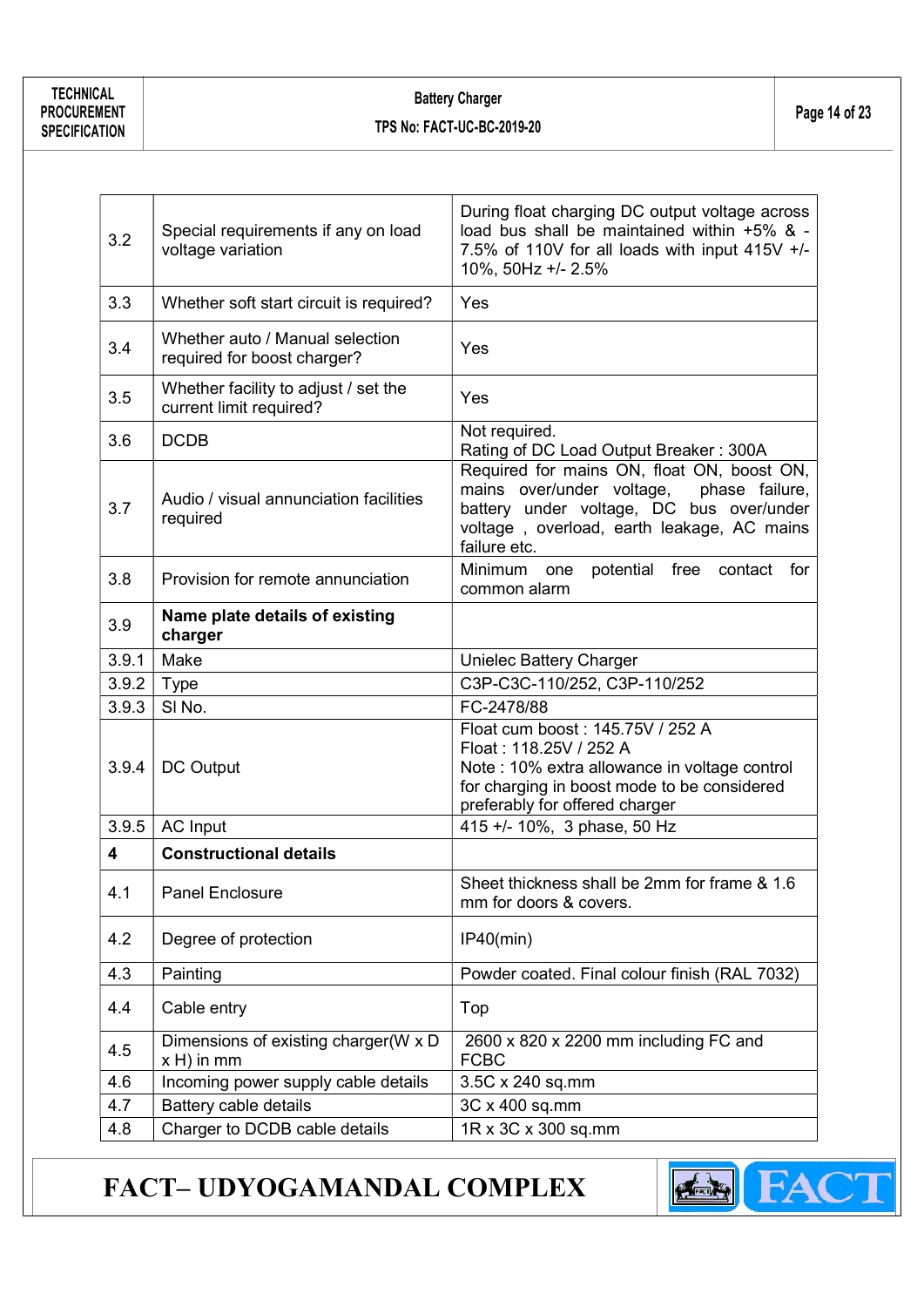ľ

|              | 110V Battery Charger for Fertiliser Plants 11kV Substation |                                                                                                                                                                                                                                                                                                                                  |  |  |  |  |
|--------------|------------------------------------------------------------|----------------------------------------------------------------------------------------------------------------------------------------------------------------------------------------------------------------------------------------------------------------------------------------------------------------------------------|--|--|--|--|
| в            | (Data Sheet No: FACT-UC-BC-DS-2019-20-003)                 |                                                                                                                                                                                                                                                                                                                                  |  |  |  |  |
| 1            | <b>General</b>                                             |                                                                                                                                                                                                                                                                                                                                  |  |  |  |  |
| 1.1          | No. of charger units required                              | Float cum boost charger with parallel<br>redundant float cum boost charger. Ratings to<br>match the existing charger (details mentioned<br>in B.4.9.4 of data sheet)                                                                                                                                                             |  |  |  |  |
| 1.2          | Rated DC load bus voltage                                  | 110 V                                                                                                                                                                                                                                                                                                                            |  |  |  |  |
| 1.3          | Minimum DC Current Capacity                                | 35A (Battery-15A, Load-20A) (maximum current<br>capacity of offered charger to be fixed by<br>vendor as per design requirement to match<br>existing charger mentioned in Cl.B.4.9.<br>However, minimum capacity shall be 35A DC)                                                                                                 |  |  |  |  |
| 1.4          | Type of load                                               | DC load requirement of LT compartment relays<br>of HT panel, annunciations etc                                                                                                                                                                                                                                                   |  |  |  |  |
| 1.5          | AC mains- supply voltage and<br>frequency                  | 230V AC, 50 Hz                                                                                                                                                                                                                                                                                                                   |  |  |  |  |
| 1.6          | AC mains- number of wires                                  | Two                                                                                                                                                                                                                                                                                                                              |  |  |  |  |
| 1.7          | <b>Fault level</b>                                         | <b>35 MVA</b>                                                                                                                                                                                                                                                                                                                    |  |  |  |  |
| 1.8          | Location of battery and battery<br>charger                 | Inside 11KV sub-station building at Fertilizer<br>Complex (charger and battery in adjacent<br>rooms)                                                                                                                                                                                                                             |  |  |  |  |
| 1.9          | New Battery bank required (Yes/No)                         | Yes                                                                                                                                                                                                                                                                                                                              |  |  |  |  |
| 1.10         | Ambient temperature                                        |                                                                                                                                                                                                                                                                                                                                  |  |  |  |  |
|              | a) Maximum                                                 | $40^{\circ}$ C                                                                                                                                                                                                                                                                                                                   |  |  |  |  |
|              | b) Minimum                                                 | 19.2° C                                                                                                                                                                                                                                                                                                                          |  |  |  |  |
| $\mathbf{2}$ | <b>Details of existing Battery</b>                         |                                                                                                                                                                                                                                                                                                                                  |  |  |  |  |
| 2.1          | Type of Battery                                            | <b>VRLA</b>                                                                                                                                                                                                                                                                                                                      |  |  |  |  |
| 2.2          | Make / model                                               | HBL / TRIUMPH-HP 160PP                                                                                                                                                                                                                                                                                                           |  |  |  |  |
| 2.3          | Capacity                                                   | 160 AH                                                                                                                                                                                                                                                                                                                           |  |  |  |  |
| 2.4          | No. of cells                                               | 55                                                                                                                                                                                                                                                                                                                               |  |  |  |  |
| 2.5          | Voltage                                                    | $2V /$ cell                                                                                                                                                                                                                                                                                                                      |  |  |  |  |
| 2.6          | Tap cell connection                                        | Available                                                                                                                                                                                                                                                                                                                        |  |  |  |  |
| 2.7          | <b>Float Voltage</b>                                       | 2.27V/cell                                                                                                                                                                                                                                                                                                                       |  |  |  |  |
| 2.8          | <b>Boost Voltage</b>                                       | 2.35V/cell                                                                                                                                                                                                                                                                                                                       |  |  |  |  |
| $\mathbf{3}$ | Specifications of new battery bank                         | 160 AH, 2V, VRLA with minimum specifications                                                                                                                                                                                                                                                                                     |  |  |  |  |
|              | to be supplied                                             | same as existing bank.                                                                                                                                                                                                                                                                                                           |  |  |  |  |
| 3.1          | Additional requirements for new<br>battery bank            | The cells shall be suitable for deep discharge<br>long life characteristic with reduced<br>and<br>gassing. The container shall be designed for<br>better heat dissipation and strength. Terminals<br>shall be lead plated. Suitable fasteners shall be<br>provided with the bank.<br>Cells shall be mounted on suitable mounting |  |  |  |  |

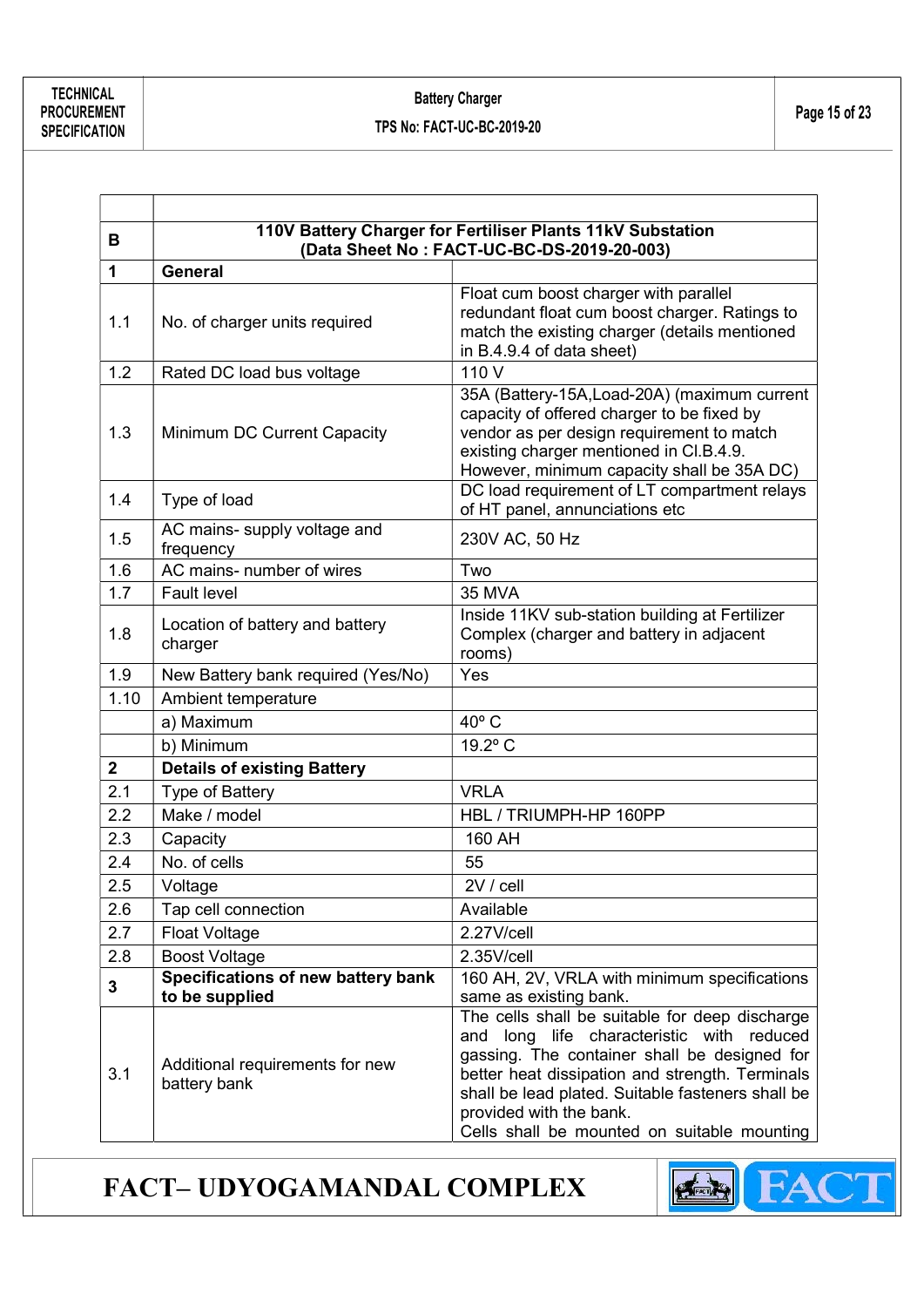TECHNICAL PROCUREMENT **SPECIFICATION** 

|                         |                                                                 | which<br>is<br>suitably divided<br>stand<br>among<br>racks/stands based on available room size<br>(3600 x 2450 x 3100 mm) and ease of<br>mounting .The stand shall be powder coated.<br>Necessary provision to be considered for<br>terminating main power cable from charger.<br>Interconnection<br>cable<br>between<br>racks,<br>Interconnection cable between charger and<br>battery bank, interconnection links between<br>cells etc. are under the scope of the vendor. |  |  |
|-------------------------|-----------------------------------------------------------------|------------------------------------------------------------------------------------------------------------------------------------------------------------------------------------------------------------------------------------------------------------------------------------------------------------------------------------------------------------------------------------------------------------------------------------------------------------------------------|--|--|
| 3.2                     | Warranty                                                        | 12 months from the date of supply / 18 months<br>from the date of commissioning whichever is<br>earlier.                                                                                                                                                                                                                                                                                                                                                                     |  |  |
| 3.3                     | Acceptable make                                                 | HBL/AMCO/Exide/Prestolite/Amar Raja                                                                                                                                                                                                                                                                                                                                                                                                                                          |  |  |
| $\overline{\mathbf{4}}$ | <b>Battery Charger</b>                                          |                                                                                                                                                                                                                                                                                                                                                                                                                                                                              |  |  |
| 4.1                     | Charging facilities required                                    | Float cum boost charger with parallel<br>redundant float cum boost charger                                                                                                                                                                                                                                                                                                                                                                                                   |  |  |
| 4.2                     | Special requirements if any on load<br>voltage variation        | During float charging DC output voltage across<br>load bus shall be maintained within +5% & -<br>7.5% of 110V for all loads with input 230V +/-<br>10%, 50Hz +/- 2.5%                                                                                                                                                                                                                                                                                                        |  |  |
| 4.3                     | Whether soft start circuit is required/?                        | Yes                                                                                                                                                                                                                                                                                                                                                                                                                                                                          |  |  |
| 4.4                     | Whether auto. / Manual selection<br>required for boost charger? | Yes                                                                                                                                                                                                                                                                                                                                                                                                                                                                          |  |  |
| 4.5                     | Whether facility to adjust / set the<br>current limit required? | Yes                                                                                                                                                                                                                                                                                                                                                                                                                                                                          |  |  |
| 4.6                     | <b>DCDB</b>                                                     | DCDB Not required. Instead 4 nos. 20A DC<br>breakers to be provided on panel with suitably<br>rated incomer.                                                                                                                                                                                                                                                                                                                                                                 |  |  |
| 4.7                     | Audio / visual annunciation facilities<br>required              | Required for mains ON, float ON, boost ON.<br>mains over/under voltage, phase failure,<br>battery under voltage, DC bus over/under<br>voltage, overload, earth leakage, AC mains<br>failure etc.                                                                                                                                                                                                                                                                             |  |  |
| 4.8                     | Provision for remote annunciation                               | Minimum<br>potential free contact for<br>one<br>common alarm                                                                                                                                                                                                                                                                                                                                                                                                                 |  |  |
| 4.9                     | Name plate details of existing charger                          |                                                                                                                                                                                                                                                                                                                                                                                                                                                                              |  |  |
| 4.9.1                   | Make                                                            | Designs & Prototypes                                                                                                                                                                                                                                                                                                                                                                                                                                                         |  |  |
| 4.9.2                   | <b>Type</b>                                                     | Nil                                                                                                                                                                                                                                                                                                                                                                                                                                                                          |  |  |
| 4.9.3                   | SI No.                                                          | 96-04-091                                                                                                                                                                                                                                                                                                                                                                                                                                                                    |  |  |
| 4.9.4                   | DC Output                                                       | 110VDC/35A, BAT 15A, LOAD 20A                                                                                                                                                                                                                                                                                                                                                                                                                                                |  |  |

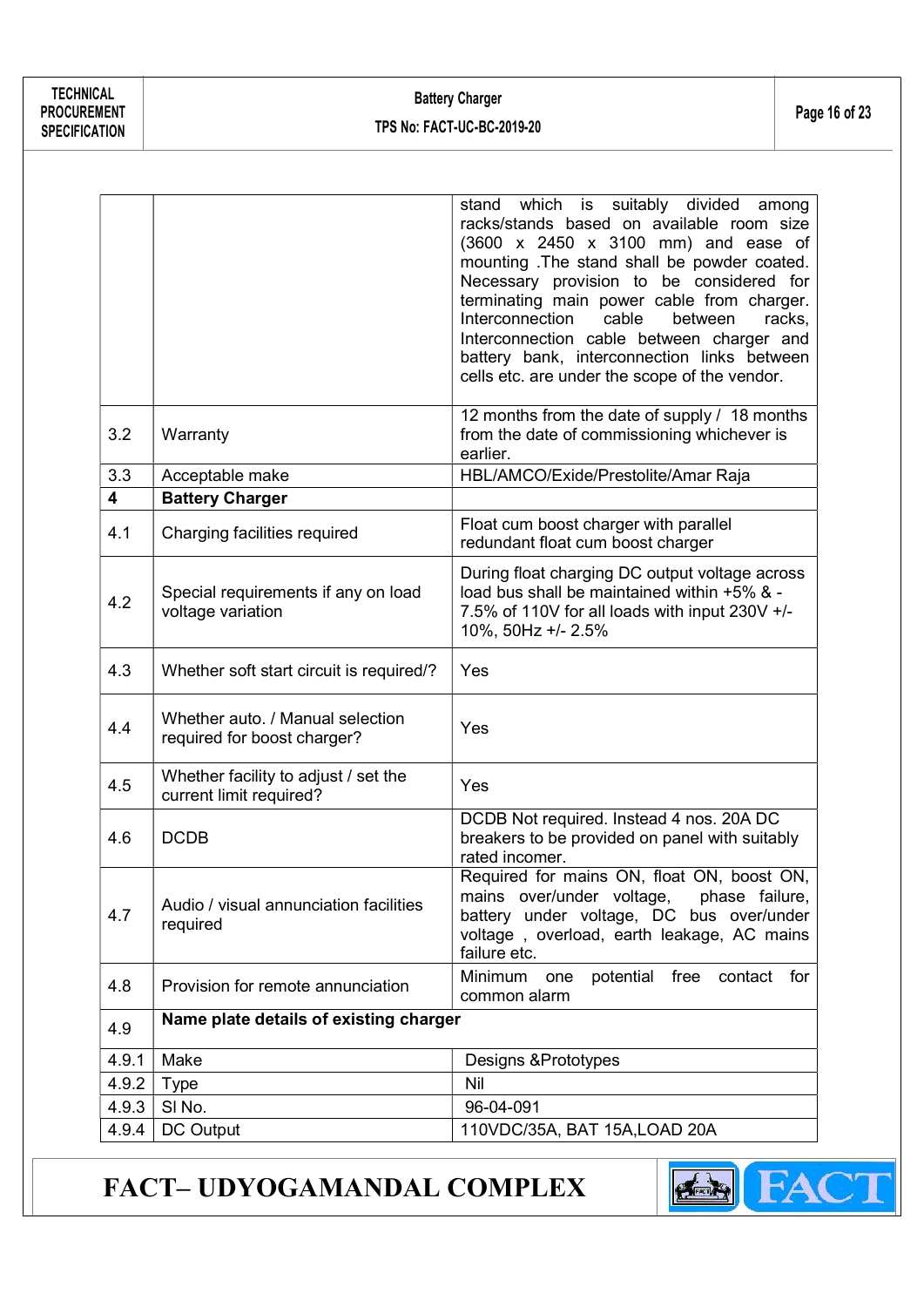#### Battery Charger Examely Unit of 23<br>TPS No: FACT-UC-BC-2019-20

|             |                                                    | Note : 10% extra allowance in voltage control<br>for charging in boost mode to be considered                                                                                |
|-------------|----------------------------------------------------|-----------------------------------------------------------------------------------------------------------------------------------------------------------------------------|
|             |                                                    | preferably for offered charger                                                                                                                                              |
| 4.9.5       | <b>AC Input</b>                                    | 230VAC/34A                                                                                                                                                                  |
| 5           | <b>Constructional details</b>                      |                                                                                                                                                                             |
| 5.1         | Panel enclosure                                    | Sheet thickness shall be 2mm for frame & 1.6<br>mm for doors & covers.                                                                                                      |
| 5.2         | Degree of protection                               | IP40(min)                                                                                                                                                                   |
| 5.3         | Painting                                           | Powder coated. Final colour finish Light/ Dark<br><b>Grey (RAL 7032)</b>                                                                                                    |
| 5.4         | Cable entry                                        | <b>Bottom</b>                                                                                                                                                               |
| 5.5         | Dimensions of existing charger(W x D<br>x H) in mm | 700x400x1100<br>(Offered charger to accommodate in the<br>existing panel space available)                                                                                   |
| 5.6         | Incoming power supply cable details                | 1Rx2C x 50 sq.mm                                                                                                                                                            |
| 5.7         | Battery cable details                              | 1Rx2C x 70 sq.mm                                                                                                                                                            |
| 5.8         | Charger to DCDB cable details                      | 1R x 2C x 70 sq.mm                                                                                                                                                          |
| C           |                                                    | 48V Battery Charger for Fertiliser Plants Telephone Exchange<br>(Data Sheet No: FACT-UC-BC-DS-2019-20-004)                                                                  |
| $\mathbf 1$ | <b>General</b>                                     |                                                                                                                                                                             |
| 1.1         | No. of charger units required                      | Float cum boost charger with parallel<br>redundant float cum boost charger. Ratings to<br>match the existing charger (details mentioned<br>in C.4.9.4 of data sheet)        |
| 1.2         | Rated DC load bus voltage                          | 48 V                                                                                                                                                                        |
| 1.3         | Minimum DC Current Capacity                        | 35 A minimum (maximum current capacity of<br>offered charger to be fixed by vendor as per<br>design requirement to match existing charger<br>mentioned in Cl.C.4.9 and C.2) |
| 1.4         | Type of load                                       | DC load requirement of Telephone Exchange<br>and associated network switches & optical<br>converter                                                                         |
| 1.5         | AC mains- supply voltage and<br>frequency          | 415 V +/- 10 % and 50 Hz+/- 5%                                                                                                                                              |
| 1.6         | AC mains- number of wires                          | Four                                                                                                                                                                        |
| 1.7         | <b>Fault level</b>                                 | <b>35 MVA</b>                                                                                                                                                               |
| 1.8         | Location of battery and battery<br>charger         | Inside Udyogamandal Telephone exchange<br>building (charger and battery in adjacent<br>rooms)                                                                               |
| 1.9         | New Battery bank required (Yes/No)                 | Yes                                                                                                                                                                         |
| 1.10        | Ambient temperature                                |                                                                                                                                                                             |
|             | a) Maximum                                         | $40^{\circ}$ C                                                                                                                                                              |
|             |                                                    |                                                                                                                                                                             |

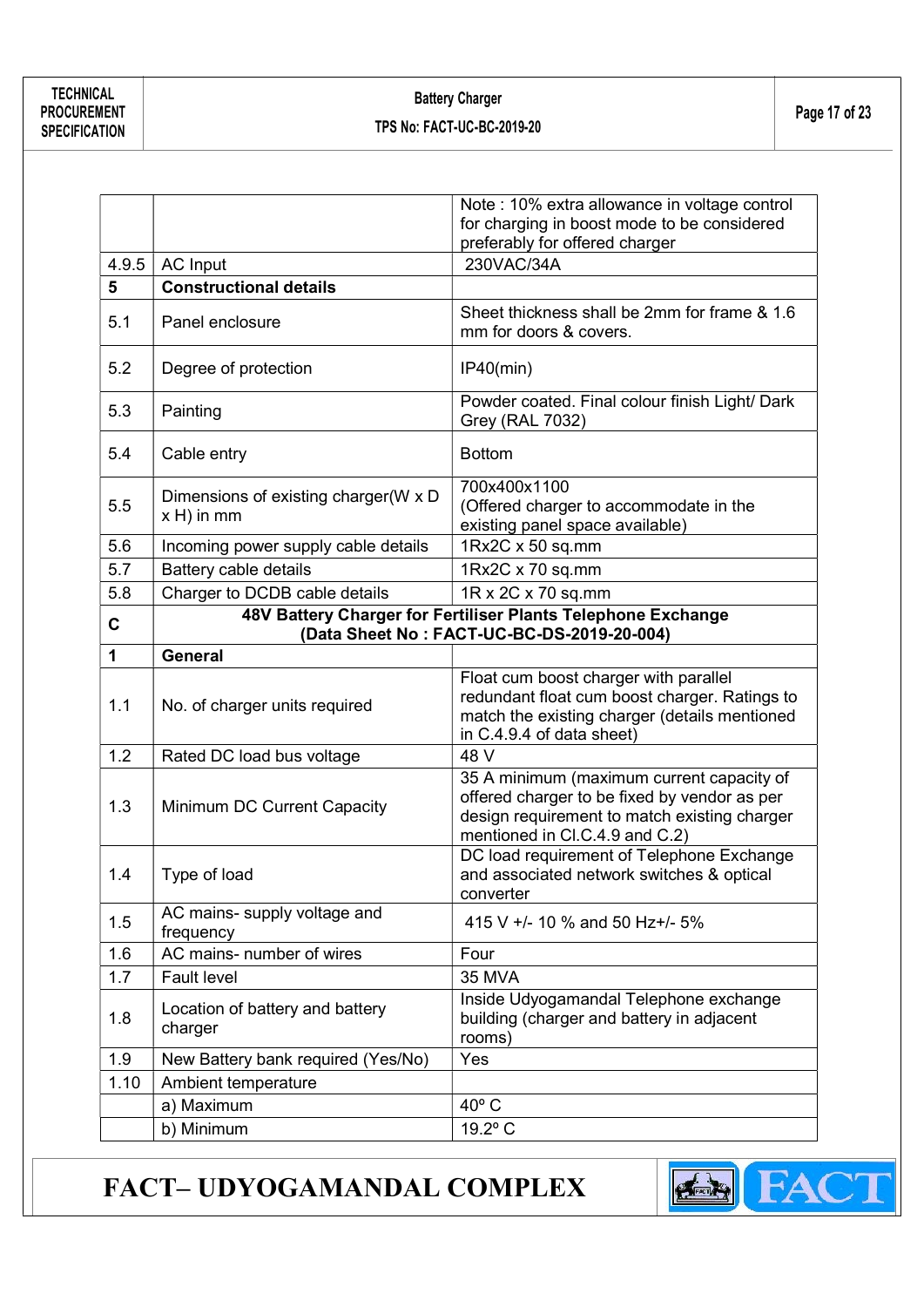#### Battery Charger Examely Unit of the Unit of the Unit of the Unit of the Page 18 of 23<br>TPS No: FACT-UC-BC-2019-20

| $\overline{2}$          | <b>Details of existing Battery</b>                              |                                                                                                                                                                                                                                                                                                                                                                                                                                                                                                                                                                                                                                                                                                                                                                                                                       |
|-------------------------|-----------------------------------------------------------------|-----------------------------------------------------------------------------------------------------------------------------------------------------------------------------------------------------------------------------------------------------------------------------------------------------------------------------------------------------------------------------------------------------------------------------------------------------------------------------------------------------------------------------------------------------------------------------------------------------------------------------------------------------------------------------------------------------------------------------------------------------------------------------------------------------------------------|
| 2.1                     | Type of Battery                                                 | Ni-Cd                                                                                                                                                                                                                                                                                                                                                                                                                                                                                                                                                                                                                                                                                                                                                                                                                 |
| 2.2                     | Make / model                                                    | SNPS / KPL 165P                                                                                                                                                                                                                                                                                                                                                                                                                                                                                                                                                                                                                                                                                                                                                                                                       |
| 2.3                     | Capacity                                                        | 160 AH                                                                                                                                                                                                                                                                                                                                                                                                                                                                                                                                                                                                                                                                                                                                                                                                                |
| 2.4                     | No. of cells                                                    | 42                                                                                                                                                                                                                                                                                                                                                                                                                                                                                                                                                                                                                                                                                                                                                                                                                    |
| 2.5                     | Voltage                                                         | $1.2V /$ cell                                                                                                                                                                                                                                                                                                                                                                                                                                                                                                                                                                                                                                                                                                                                                                                                         |
| 2.6                     | Tap cell connection                                             | Available                                                                                                                                                                                                                                                                                                                                                                                                                                                                                                                                                                                                                                                                                                                                                                                                             |
| 3.0                     | Specifications of new battery bank<br>to be supplied            | Required number of 2V, VRLA of suitable AH.<br>(calculation sheet to be attached)                                                                                                                                                                                                                                                                                                                                                                                                                                                                                                                                                                                                                                                                                                                                     |
| 3.1                     | Additional requirements for new<br>battery bank                 | The cells shall be suitable for deep discharge<br>and long life characteristic with reduced<br>gassing. The container shall be designed for<br>better heat dissipation and strength. Terminals<br>shall be lead plated. Suitable fasteners shall be<br>provided with the bank.<br>Cells shall be mounted on suitable mounting<br>which is<br>suitably divided<br>among<br>stand<br>racks/stands based on available room size<br>(3000 x 2400 x 3600 mm) and ease of<br>.The stand<br>mounting<br>shall<br>be<br>powder<br>coated.Necessary provision to be considered<br>for terminating main power cable from charger.<br>between<br>Interconnection<br>cable<br>racks,<br>Interconnection cable between charger and<br>battery bank, interconnection links between<br>cells etc. are under the scope of the vendor. |
| 3.2                     | Warranty                                                        | 12 months from the date of supply / 18 months<br>from the date of commissioning whichever is<br>earlier.                                                                                                                                                                                                                                                                                                                                                                                                                                                                                                                                                                                                                                                                                                              |
| 3.3                     | Acceptable make                                                 | HBL/AMCO/Exide/Prestolite/Amar Raja                                                                                                                                                                                                                                                                                                                                                                                                                                                                                                                                                                                                                                                                                                                                                                                   |
| $\overline{\mathbf{4}}$ | <b>Battery Charger</b>                                          |                                                                                                                                                                                                                                                                                                                                                                                                                                                                                                                                                                                                                                                                                                                                                                                                                       |
| 4.1                     | Charging facilities required                                    | Float cum boost charger with parallel<br>redundant float cum boost charger                                                                                                                                                                                                                                                                                                                                                                                                                                                                                                                                                                                                                                                                                                                                            |
| 4.2                     | Special requirements if any on load<br>voltage variation        | During float charging DC output voltage across<br>load bus shall be maintained within +5% & -<br>7.5% of 48V for all loads with input 415V +/-<br>10%, 50Hz +/- 5%                                                                                                                                                                                                                                                                                                                                                                                                                                                                                                                                                                                                                                                    |
| 4.3                     | Whether soft start circuit is required/?                        | Yes                                                                                                                                                                                                                                                                                                                                                                                                                                                                                                                                                                                                                                                                                                                                                                                                                   |
| 4.4                     | Whether auto. / Manual selection<br>required for boost charger? | Yes                                                                                                                                                                                                                                                                                                                                                                                                                                                                                                                                                                                                                                                                                                                                                                                                                   |

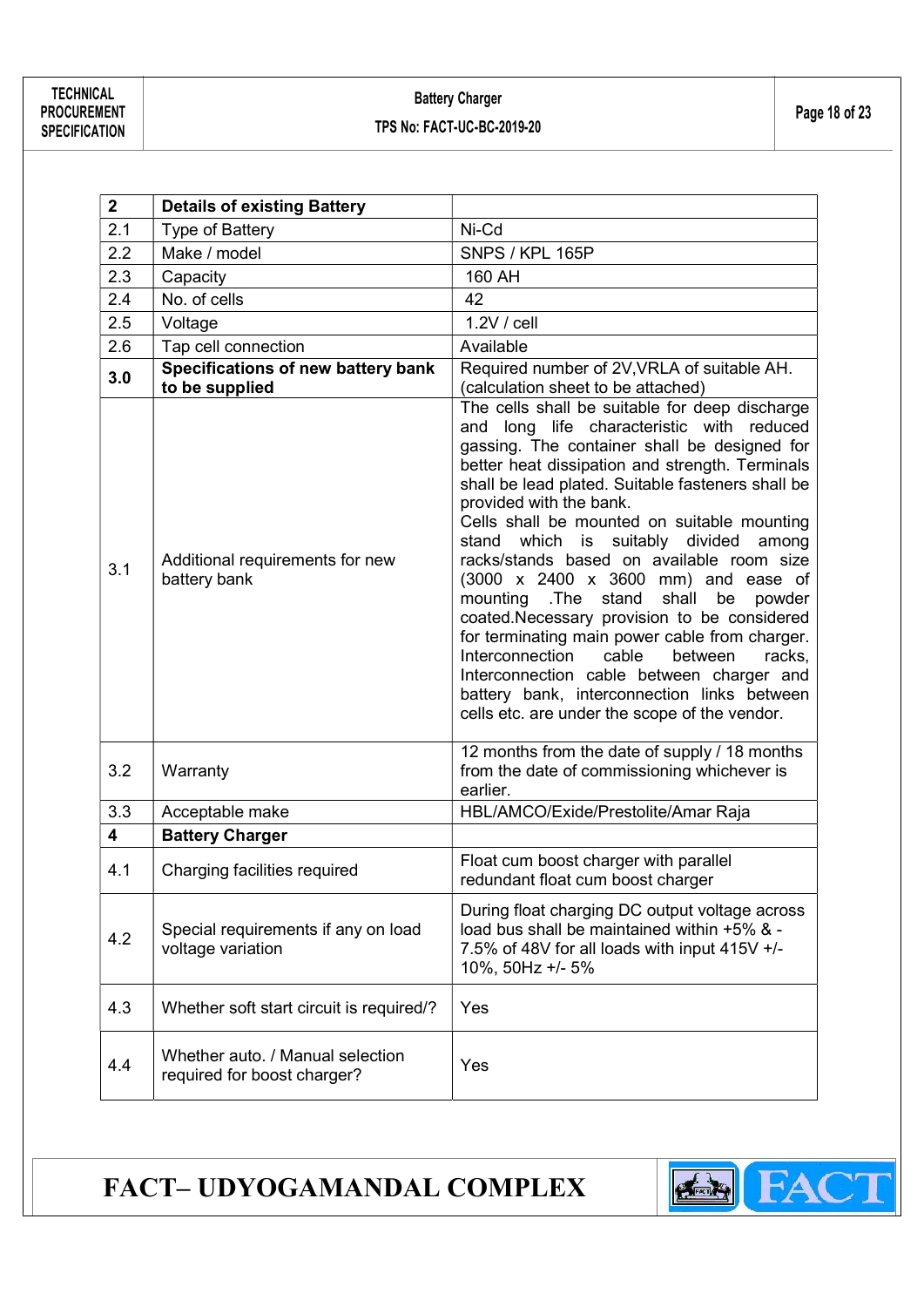| 4.5   | Whether facility to adjust / set the<br>current limit required? | Yes                                                                                                                                                                                                                                                                                                                                                                      |
|-------|-----------------------------------------------------------------|--------------------------------------------------------------------------------------------------------------------------------------------------------------------------------------------------------------------------------------------------------------------------------------------------------------------------------------------------------------------------|
| 4.6   | <b>DCDB</b>                                                     | Separate DCDB not required. Instead, 4 nos.<br>outlets with suitable isolator and fuse<br>arrangement to be provided inside charger<br>panel itself with following ratings:<br>Outlet 1: 25A, 250V AC/DC<br>Outlet 2: 15A, 250V AC/DC<br>Outlet 3: 15A, 250V AC/DC<br>Outlet 4: 10A, 250V AC/DC (Spare for future<br>use)<br>Suitable rated incomer also to be provided. |
| 4.7   | Audio / visual annunciation facilities<br>required              | Required for mains ON, float ON, boost ON,<br>mains over/under voltage,<br>phase failure,<br>battery under voltage, DC bus over/under<br>voltage, overload, earth leakage, AC mains<br>failure etc.                                                                                                                                                                      |
| 4.8   | Provision for remote annunciation                               | Minimum one potential free contact for<br>common alarm                                                                                                                                                                                                                                                                                                                   |
| 4.9   | Name plate details of existing<br>charger                       |                                                                                                                                                                                                                                                                                                                                                                          |
| 4.9.1 | Make                                                            | <b>SAB NIFE Power Systems Ltd</b>                                                                                                                                                                                                                                                                                                                                        |
| 4.9.2 | <b>Type</b>                                                     | 48 TP 35/25 with FCBC and FC with DVR &<br><b>DCDB</b>                                                                                                                                                                                                                                                                                                                   |
| 4.9.3 | SI <sub>No.</sub>                                               | FCBC-1672/904, FC with CVR&DCDB-<br>1671/904                                                                                                                                                                                                                                                                                                                             |
| 4.9.4 | DC Output                                                       | $48V - 35A$<br>Float voltage - 56V, Boost voltage-68V<br>Note : 10% extra allowance in voltage control<br>for charging in boost mode to be considered<br>preferably for offered charger<br>(No separate DCDB available.)                                                                                                                                                 |
| 4.9.5 | <b>AC Input</b>                                                 | 415V AC, 50 Hz                                                                                                                                                                                                                                                                                                                                                           |
| 5     | <b>Constructional details</b>                                   |                                                                                                                                                                                                                                                                                                                                                                          |
| 5.1   | Enclosure                                                       | Sheet thickness shall be 2mm for frame & 1.6<br>mm for doors & covers.                                                                                                                                                                                                                                                                                                   |
| 5.2   | Degree of protection                                            | IP40(min)                                                                                                                                                                                                                                                                                                                                                                |
| 5.3   | Painting                                                        | Powder coated. Final colour finish Light/ Dark<br><b>Grey (RAL 7032)</b>                                                                                                                                                                                                                                                                                                 |
| 5.4   | Cable entry                                                     | <b>Bottom</b>                                                                                                                                                                                                                                                                                                                                                            |
| 5.5   | Dimensions of existing charger (W x D<br>$x H$ ) in mm          | FCBC-800 x 600 x1800 mm<br>FC with DVR & DCDB - 80 x 60 x 180 mm<br>(Offered charger to accommodate in the<br>existing panel space available)                                                                                                                                                                                                                            |

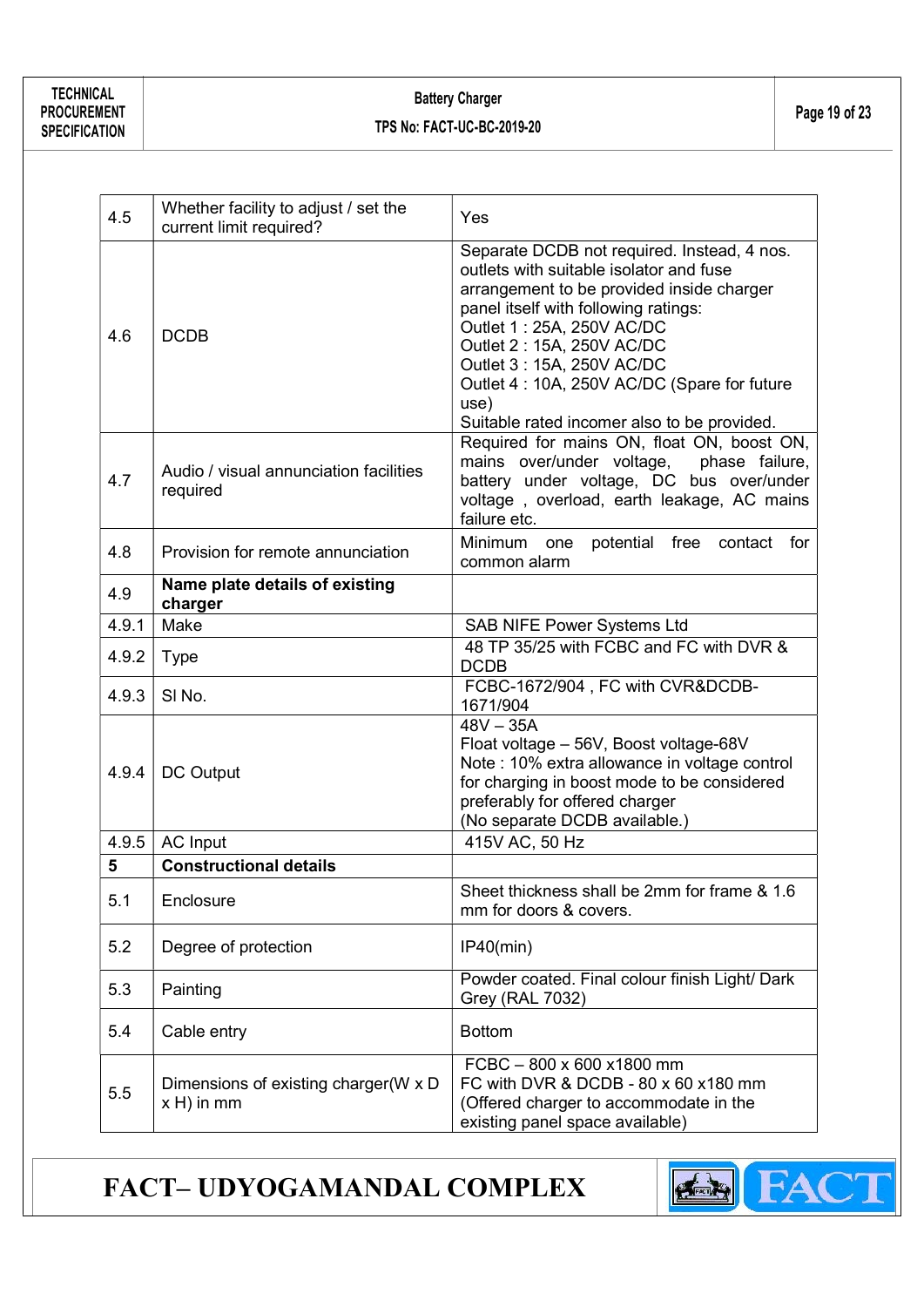|    | 5.6 | Incoming power supply cable details          |                                                                                                                                        |  | 4C x 16 sq.mm Aluminium cable   |  |
|----|-----|----------------------------------------------|----------------------------------------------------------------------------------------------------------------------------------------|--|---------------------------------|--|
|    | 5.7 | Battery cable details                        |                                                                                                                                        |  | 3R x 1C x 70 sq.mm copper cable |  |
| 17 |     |                                              | <b>TECHNICAL PARTICULARS</b> (To be filled by the vendor and submit along the bid)                                                     |  |                                 |  |
|    |     | 1.1                                          | Chargers offered and their respective<br>model:                                                                                        |  | 1.<br>2.<br>3.                  |  |
|    |     | 1.2<br>Output voltage of respective chargers |                                                                                                                                        |  | 1.<br>2.<br>3.                  |  |
|    |     | 1.3                                          | Ampere capacity of respective chargers                                                                                                 |  | 1.<br>2.<br>3.                  |  |
|    |     | 1.4                                          | Whether soft start feature available?                                                                                                  |  |                                 |  |
|    |     | 1.5                                          | Whether standby float cum boost charger<br>available?                                                                                  |  |                                 |  |
|    |     | 1.4                                          | Type of Rectifier                                                                                                                      |  |                                 |  |
|    |     | 1.5                                          | Whether adjustment of float / boost<br>voltage possible?                                                                               |  |                                 |  |
|    |     | 1.6                                          | Whether adjustment of boost<br>current/voltage possible?                                                                               |  |                                 |  |
|    |     | 1.7                                          | Whether manual changeover from float<br>to boost facility available?                                                                   |  |                                 |  |
|    |     | 1.8                                          | Method adopted for feeding load during<br>boost charging                                                                               |  |                                 |  |
|    |     | 1.9                                          | Whether offered 110V chargerin Petro<br>Plantscompatible for existing Lead Acid<br>batteries mentioned in Clause A.2 of data<br>sheet? |  |                                 |  |
|    |     | 1.10                                         | Type, voltage and AH capacity of battery<br>offered for 110V Fertilizer Plants<br>Substation and 48V telephone exchange<br>charger.    |  | 1.<br>2.                        |  |
|    |     | 1.11                                         | Whether potential free contacts available<br>for remote annunciation?                                                                  |  |                                 |  |

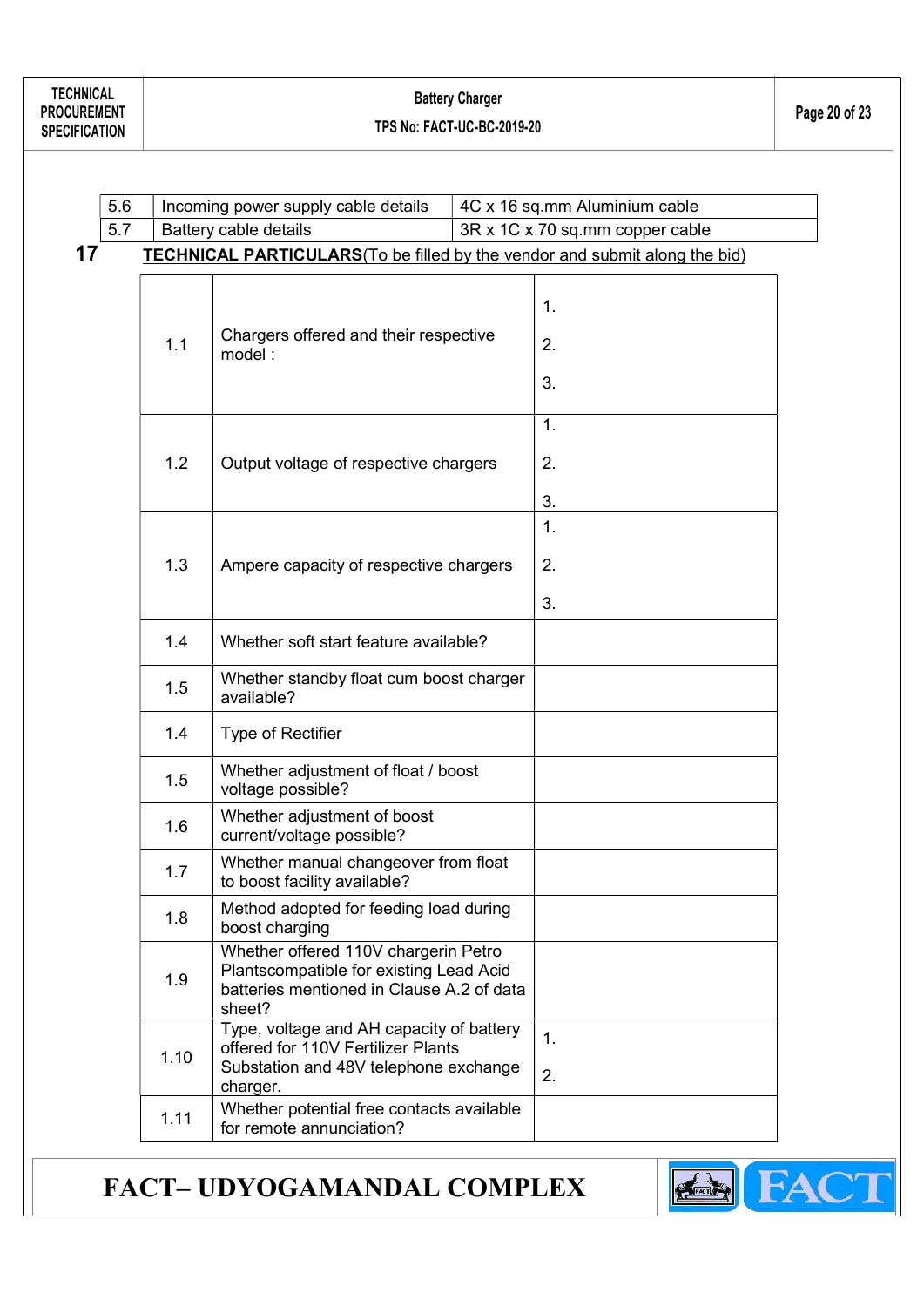| 1.12   | No. of dropper diodes for each charger                       |  |
|--------|--------------------------------------------------------------|--|
| 1.13   | Cable entry provision for respective<br>chargers.            |  |
| 1.14   | Dimensional Details:                                         |  |
| 1.14.1 | Petro MCR Charger (W x D x H)                                |  |
| 1.14.2 | Fert. 11kV Substation charger (W x D x H)                    |  |
| 1.14.3 | Telephone Exchange Charger (W x D x<br>H)                    |  |
| 1.15   | Whether signed and stamped TPS<br>attached?                  |  |
| 1.16   | Whether signed and stamped<br>Compliance statement attached? |  |
| 1.17   | Whether charger sizing calculation<br>attached?              |  |

#### ANNEXURE - I

#### Bill of Materials/Services

| SI<br>No. | Description                                                                                                                                                                                                                                                                                                                                                                                                     | Unit  | Quantity |
|-----------|-----------------------------------------------------------------------------------------------------------------------------------------------------------------------------------------------------------------------------------------------------------------------------------------------------------------------------------------------------------------------------------------------------------------|-------|----------|
| 1.        | Battery charger for Petro Plants MCR without battery bank                                                                                                                                                                                                                                                                                                                                                       | Set   |          |
| 2.        | Battery Charger for Fertilizer Plants 11kV Substation with<br>battery bank                                                                                                                                                                                                                                                                                                                                      | Set   |          |
| 3.        | Battery Charger for Udyogamandal Telephone exchange with<br>battery bank                                                                                                                                                                                                                                                                                                                                        | Set   |          |
| 4.        | Supervision for Testing and Commissioning of Item-1                                                                                                                                                                                                                                                                                                                                                             | LS.   |          |
| 5.        | Supervision for Testing and Commissioning of Item-2                                                                                                                                                                                                                                                                                                                                                             | LS.   |          |
| 6.        | Supervision for Testing and Commissioning of Item-3                                                                                                                                                                                                                                                                                                                                                             | LS.   |          |
| 7.        | Buyback of old 160AH battery bank for 110V charger at<br>Fertilizer Plants 11kV Substation                                                                                                                                                                                                                                                                                                                      | Set   |          |
| 8.        | Buyback of old 165AH battery bank for 48V charger at<br><b>Telephone Exchange</b>                                                                                                                                                                                                                                                                                                                               | Set   |          |
| 9.        | Charges for Comprehensive Annual Maintenance Contract, for                                                                                                                                                                                                                                                                                                                                                      | Per   |          |
|           | three years after warranty period for all three chargers<br>$\overline{a}$ , $\overline{a}$ , $\overline{a}$ , $\overline{a}$ , $\overline{a}$ , $\overline{a}$ , $\overline{a}$ , $\overline{a}$ , $\overline{a}$ , $\overline{a}$ , $\overline{a}$ , $\overline{a}$ , $\overline{a}$ , $\overline{a}$ , $\overline{a}$ , $\overline{a}$ , $\overline{a}$ , $\overline{a}$ , $\overline{a}$ , $\overline{a}$ , | Annum |          |

Note 1: Bill of materials shall follow the requirements of Technical Procurement Specification.

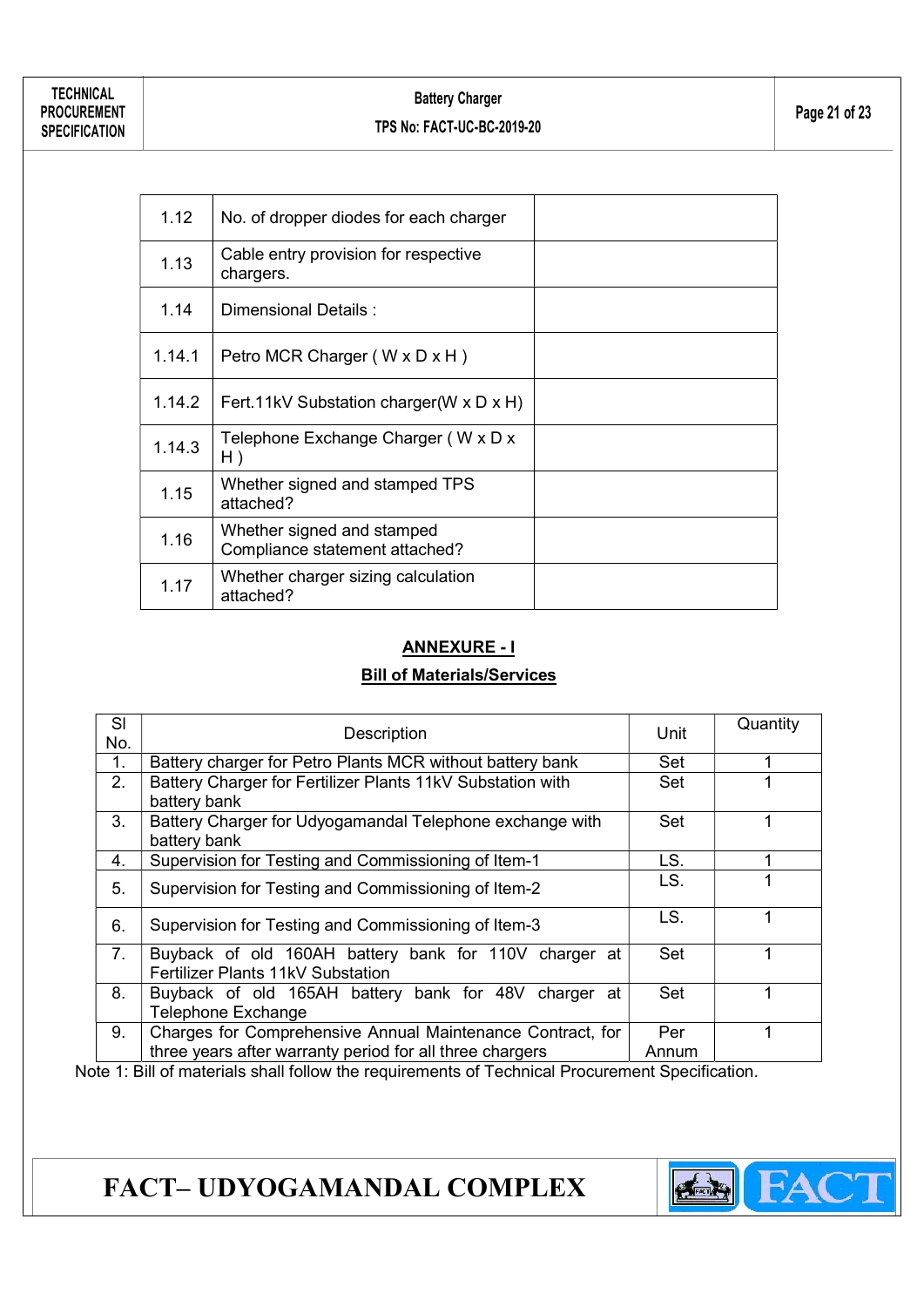#### ANNEXURE – II : PRICE BID FORMAT

| SI<br>No | Item<br>Code                       | Description                                                                                                                                                                                                                                                                                          | Unit      | Quantity     |
|----------|------------------------------------|------------------------------------------------------------------------------------------------------------------------------------------------------------------------------------------------------------------------------------------------------------------------------------------------------|-----------|--------------|
| 1.       | 671411312                          | Design, manufacturing, supply, testing, commissioning and training of 110V<br>Station Battery Charger without battery bank for Petro MCR, as per attached<br>TPS No: FACT-UC-BC-2019-20(Data Sheet No: FACT-UC-BC-DS-2019-20-<br>$001$ ).                                                            | Set       | $\mathbf{1}$ |
| 2.       | 671411311                          | Design, manufacturing, supply, testing, commissioning and training of 110V<br>Station Battery Charger complete with 160 AH VRLAbattery bank and its<br>accessories, for Fertilizer Plants 11kV Substation, as per attached TPS No:<br>FACT-UC-BC-2019-20 (Data Sheet No: FACT-UC-BC-DS-2019-20-003). | Set       | $\mathbf{1}$ |
| 3.       | 671411314                          | Design, manufacturing, supply, testing, commissioning, and training of 48V<br>Battery Charger complete with suitably rated VRLA battery bank and its<br>accessories, for Udyogamandal Telephone exchange, as per attached TPS<br>No:FACT-UC-BC-2019-20 (Data Sheet No: FACT-UC-BC-DS-2019-20-004).   | Set       | $\mathbf{1}$ |
| 4.       | UE-R-T&C-BC-<br><b>PETRO</b>       | Supervision for testing and commissioning of battery charger for Petro Plants<br>Main Control Room                                                                                                                                                                                                   | LS        | $\mathbf{1}$ |
| 5.       | UE-R-T&C-BC-<br><b>FERT</b>        | Supervision for testing and commissioning of 110 Volts battery charger with<br>battery bank at Fertilizer Plants 11kV Substation                                                                                                                                                                     | LS        | $\mathbf{1}$ |
| 6.       | UE-R-T&C-BC-<br><b>EPABX</b>       | Supervision for testing and commissioning of 48 volts battery charger with<br>battery bank at Udyogamandal Telephone exchange                                                                                                                                                                        | <b>LS</b> | $\mathbf{1}$ |
| 7.       | UE-R-BUYBK-BC-<br><b>FERT</b>      | Buyback of old 160AH VRLA battery -55 numbers of 110V Station Battery<br>Charger at Fertilizer Plants 11kV Substation                                                                                                                                                                                | Set       | $\mathbf{1}$ |
| 8.       | UE-R-BYBK-BC-<br><b>EPABX</b>      | Buyback of old 165AH Ni- Cad battery - 42 numbers of 48V charger at<br>Udyogamandal Telephone Exchange.                                                                                                                                                                                              | Set       | $\mathbf{1}$ |
| 9.       | UE-R-AMC-BC-<br>PETRO1             | Charges for Comprehensive Annual Maintenance Contract for 110V battery<br>charger-Petro MCR after the warranty period-Year 1                                                                                                                                                                         | Year      | $\mathbf{1}$ |
| 10.      | UE-R-AMC-BC-<br>PETRO <sub>2</sub> | Charges for Comprehensive Annual Maintenance Contract for 110V battery<br>charger-Petro MCR after the warranty period-Year 2                                                                                                                                                                         | Year      | $\mathbf{1}$ |
| 11.      | UE-R-AMC-BC-<br>PETRO3             | Charges for Comprehensive Annual Maintenance Contract for 110V battery<br>charger-Petro MCR after the warranty period-Year 3                                                                                                                                                                         | Year      | $\mathbf{1}$ |
| 12.      | UE-R-AMC-BC-<br>FERT1              | Charges for Comprehensive Annual Maintenance Contract for 110V battery<br>charger-Fert 11 kV substation after the warranty period-Year 1                                                                                                                                                             | Year      | $\mathbf{1}$ |
| 13.      | UE-R-AMC-BC-<br>FERT <sub>2</sub>  | Charges for Comprehensive Annual Maintenance Contract for 110V battery<br>charger-Fert 11 kV substation after the warranty period-Year 2                                                                                                                                                             | Year      | $\mathbf{1}$ |
| 14.      | UE-R-AMC-BC-<br>FERT3              | Charges for Comprehensive Annual Maintenance Contract for 110V battery<br>charger-Fert 11 kV substation after the warranty period-Year 3                                                                                                                                                             | Year      | $\mathbf{1}$ |
| 15.      | UE-R-AMC-BC-<br>EPABX1             | Charges for Comprehensive Annual Maintenance Contract for 48V battery<br>charger-Telephone exchange after the warranty period-Year 1                                                                                                                                                                 | Year      | $\mathbf{1}$ |
| 16.      | UE-R-AMC-BC-<br>EPABX2             | Charges for Comprehensive Annual Maintenance Contract for 48V battery<br>charger-Telephone exchange after the warranty period-Year 2                                                                                                                                                                 | Year      | $\mathbf{1}$ |
| 17.      | UE-R-AMC-BC-<br>EPABX3             | Charges for Comprehensive Annual Maintenance Contract for 48V battery<br>charger-Telephone exchange after the warranty period-Year 3                                                                                                                                                                 | Year      | $\mathbf{1}$ |